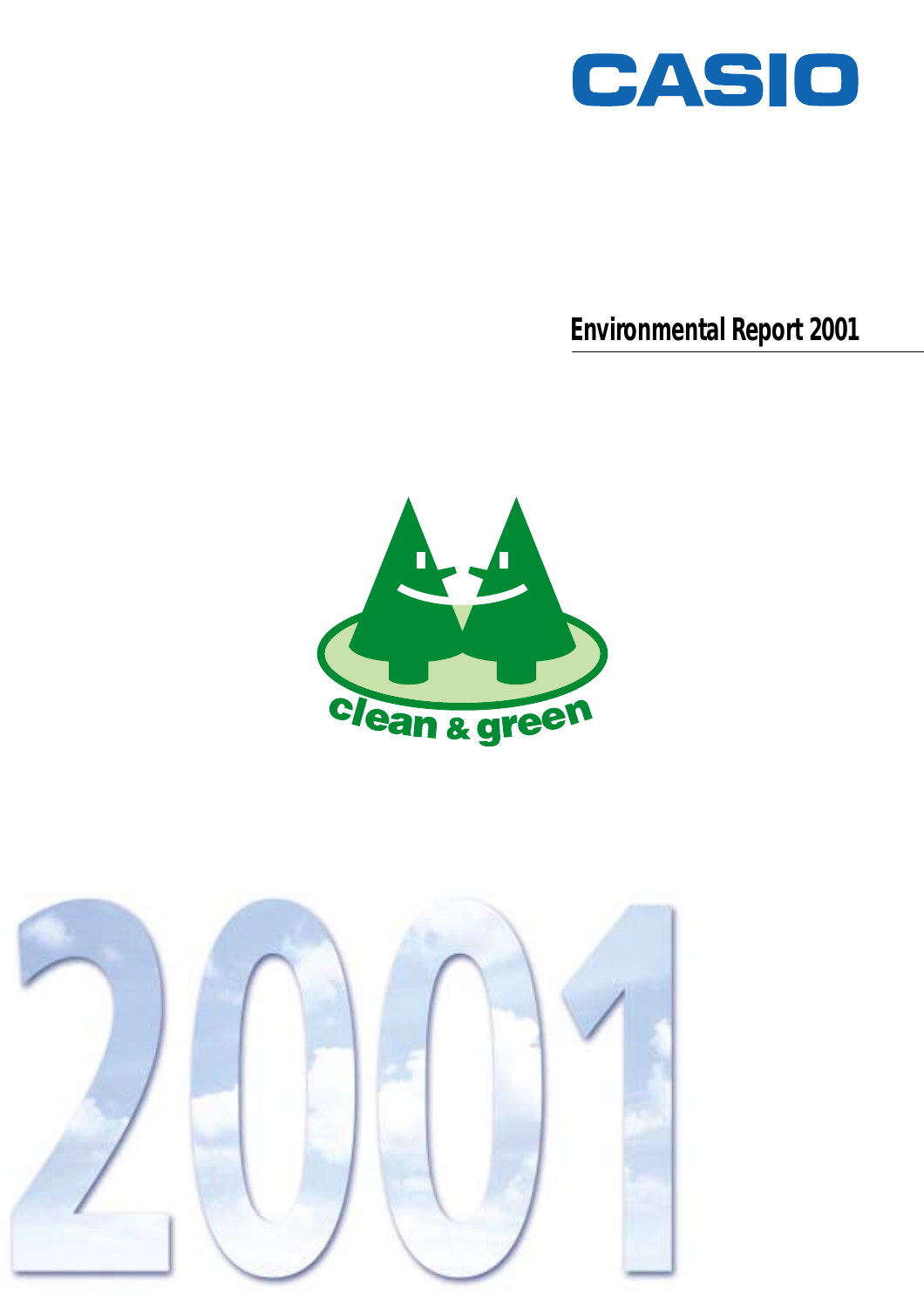# **CONTENTS**

- **Corporate Data 1**
- **About this Report 1**
- **Messages 2**
- **Business Activities and Environmental Aspects 4**
- **Environmental Management System 6**
- **Product Stewardship Programs 10**
- **Plant and Facility 14 Environmental Programs**
- **Green Procurement 20**
- **Distribution 21**
- **Social Contribution and Communication 22**
- **Environmental Accounting 23**
- **24** History of Environmental **Conservation Activities**

# **Main Issues in Fiscal 2000**

#### **1** ISO14001 Certification at Four Casio Facilities

In fiscal 2000, Casio Computer, which is responsible for the design and development of electronic products, sought to acquire ISO 14001 certification at its various facilities. ISO 14001 certification was acquired at the following four facilities: The Tokyo Product Control and Technical Center, The Hachioji Laboratory, The Hamura Research & Development Center, and the Head Office. (>**P9**)

#### **Certified Casio Facilities**

| <b>Facilities</b>                                           | Date      | Activities, products, or services                                                                                                                                          |
|-------------------------------------------------------------|-----------|----------------------------------------------------------------------------------------------------------------------------------------------------------------------------|
| <b>Tokyo Product Control and</b><br><b>Technical Center</b> | June 2000 | Development and design of systems products                                                                                                                                 |
| Hachioji Laboratory                                         | Oct. 2000 | Research and development of electronic devices<br>(LCDs, etc.)                                                                                                             |
| Hamura Research &<br><b>Development Center</b>              | Oct. 2000 | Development, design, and materials procurement<br>of electronic timepieces and information equip-<br>ment, communications equipment, and electronic<br>musical instruments |
| <b>Head Office</b>                                          | Dec. 2000 | Business and building management activities<br>conducted at the Head Office                                                                                                |

#### 2 Implementation of Green Procurement

In November 2000, Casio Computer published a "Standards Manual for Green Procurement" to enable the company to put Green Procurement into practice by prioritizing the purchasing of materials with low environmental impact. (>**P20**)



#### **3** Introduction of Environmental Accounting

Since fiscal 1999, The Casio Group has used its own set of definitions to assess costs associated with environmental conservation. Calculations of environmental conservation investments and costs for fiscal 2000 followed the "Guidelines for Developing an Environmental Accounting System (Year 2000 Report)" issued by the Ministry of the Environment (MOE). (>**P23**)

#### **Editorial policies**

•Environmental Report 2001 is based on MOE's "Environmental Reporting Guidelines (Fiscal Year 2000 Version)."

•This report provides information on the Casio Group's business activities as well as environmental aspects of these activities, outlines the group's environmental charter, policies, organization, and action plans that make up its environmental management system for reducing the environmental impact of the entire group, and reports on individual activities undertaken by the Group.

•Our contacts and website URL are given at the end of the report to encourage communication with our readers. There is also a separate questionnaire available

**Casio Group Profile 25**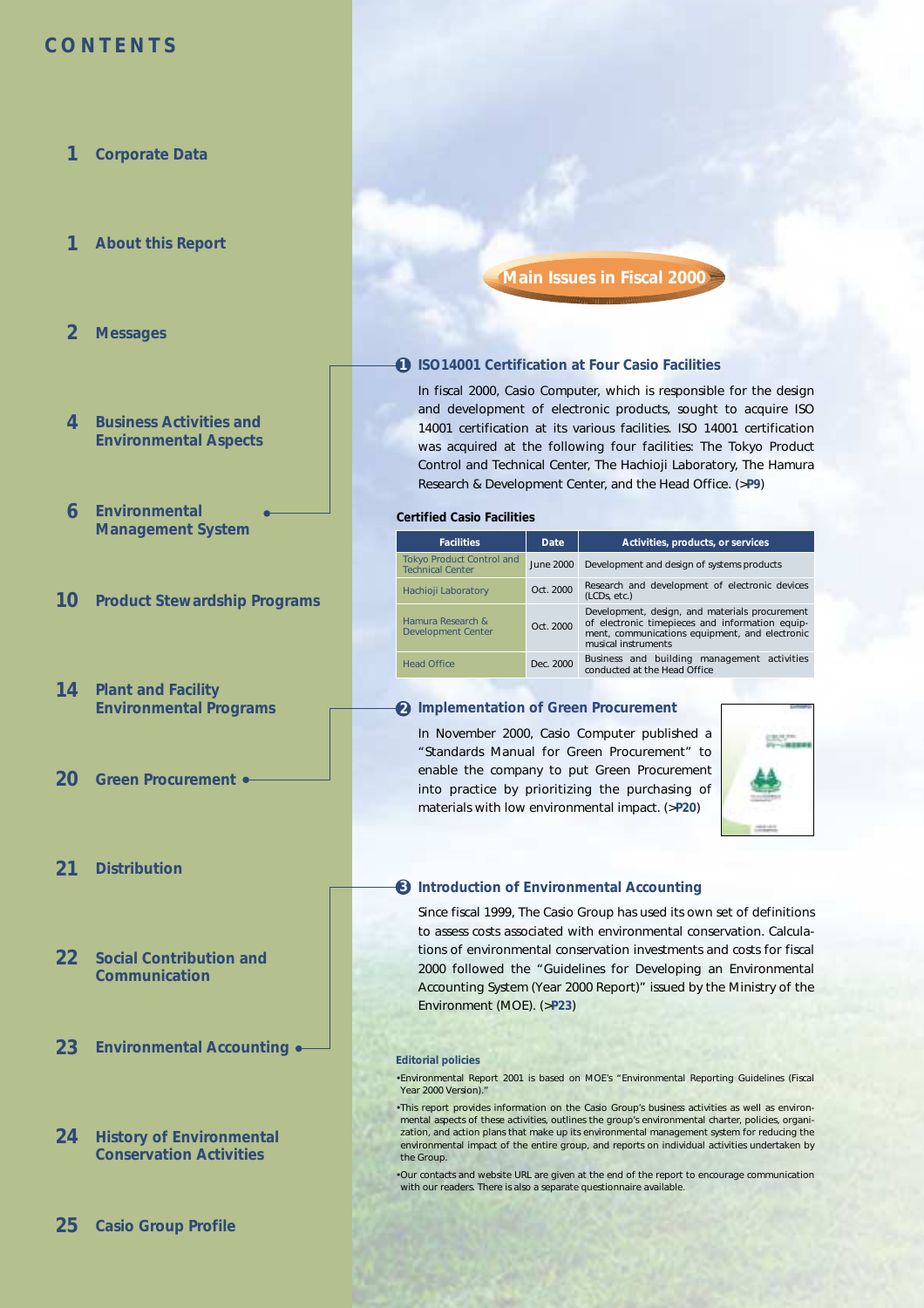# **Corporate Data** (as of March 31, 2001)

**Registered Name:**  Casio Computer Co., Ltd.

| June 1, 1957                                                 |
|--------------------------------------------------------------|
| 6-2, Hon-machi 1-chome, Shibuya-ku,<br>Tokyo 151-8543, Japan |
| Kazuo Kashio                                                 |
| ¥41,549 million                                              |
| ¥443,930 million (consolidated)                              |
|                                                              |



# **About this Report**

# **Period and Scope**

- •The Environmental Report 2001 is a compilation of the Casio Group's major environmental conservation efforts during fiscal 2000 (April 1, 2000 to March 31, 2001).
- •Data has been collected from all the Casio Group's domestic facilities, apart from those involved with sales, service, or information processing, which account for most of the group's overall environmental impact in Japan.
- •Changes from fiscal 1999 that arise from group reorganization include the addition of Kofu Casio, Yamagata Casio, Casio Media Systems, and CCP. Casio Micronics has also established a new office in Yamanashi.
- •Starting in fiscal 2000, environmental impact data has been gathered separately for electronic component manufacturing facilities and assembly/processing manufacturing facilities. The Hachioji Laboratory is regarded as an electronic component manufacturing facility while the Head Office, Hamura Research & Development Center, and Tokyo Product Control and Technical Center are included on the list of assembly and processing manufacturing facilities.

#### **Main lines of business**

- **•Consumer:** Electronic calculators, electronic dictionaries, label printers, visual-related products, digital cameras, electronic musical instruments, audio equipment
- **•Timepieces:** Digital watches, analog watches, clocks
- •**Mobile Network Solutions:** Mobile PCs, cellular phones, pocket computers, handheld terminals
- •**System equipment:** Electronic cash registers (including POS), office computers, page printers
- **•Electronic components:** LCDs, Bump processing consignments, TCP assembly and processing consignments
- **•Others:** Factory automation, molds, toys

**No. of employees:**

3,407 (non-consolidated), 18,119 (consolidated)

**Consolidated Companies:** 66 subsidiaries (domestic and overseas) 10 equity-method companies (domestic and overseas)

# **The Data**

#### **•Energy Consumption**

 Data is compiled in accordance with the survey methods set out in the electronics and electric industry's the Voluntary Plan for Energy Consumption. Carbon dioxide (CO2) equivalents are calculated using the coefficients listed in the plan.

#### **•Industrial Waste**

 Data regarding industrial waste is compiled in accordance with the definitions of the electronics and electric industry for industrial emissions and recycling.

#### **•Air and Water Quality**

 Compliance data for the Air and Water Pollution Control Laws is used.

#### **•Pollutant Release and Transfer Register (PRTR)**

 Data is compiled in accordance with PRTR Guidelines (revised in March 2001) for the electronic and electric industry.

|                                                                                  | Scope | <b>Casio Group Facility</b> |                                                    |  |                                                        | <b>Principal Business</b>                                                                                                      | No. of<br><b>Facilities</b>                                                               |   |
|----------------------------------------------------------------------------------|-------|-----------------------------|----------------------------------------------------|--|--------------------------------------------------------|--------------------------------------------------------------------------------------------------------------------------------|-------------------------------------------------------------------------------------------|---|
|                                                                                  |       |                             |                                                    |  | Head Office <sup>*2</sup>                              | <b>Headquarter functions</b>                                                                                                   | 1                                                                                         |   |
|                                                                                  |       |                             | Casio Computer                                     |  | Tokyo Product Control and Technical Center             | Development, design, and materials procurement of systems<br>equipment                                                         |                                                                                           |   |
|                                                                                  |       |                             | Co., Ltd.                                          |  | Hamura Research & Development Center                   | Development, design, and materials procurement for electronic<br>equipment such as calculators and timepieces                  | 1                                                                                         |   |
|                                                                                  |       |                             |                                                    |  | Hachioji Laboratory                                    | Research in and development of LCDs devices                                                                                    | 1                                                                                         |   |
|                                                                                  |       |                             |                                                    |  | Kofu Casio Co., Ltd. <sup>*3</sup>                     | Manufacture of electronic calculators, mobile information<br>devices, systems equipment, LCD devices, plastic parts, and molds | $\overline{2}$                                                                            |   |
| of Compiled and Published Environmental Impact Data<br><b>Action Plan Target</b> |       |                             | Electronic<br>Component                            |  | Kochi Casio Co., Ltd.                                  | Development and manufacture of LCD devices                                                                                     | 1                                                                                         |   |
|                                                                                  |       | <b>Domestic</b>             | <b>Facilities</b>                                  |  | Casio Micronics Co., Ltd. <sup>*3</sup>                | Development, manufacture, and sales of electronic components                                                                   | 2                                                                                         |   |
|                                                                                  |       |                             |                                                    |  | Yamagata Casio Co., Ltd. <sup>*3</sup>                 | Manufacture of electronic timepieces and communications equipment                                                              |                                                                                           |   |
| Scope of Environmental                                                           |       |                             | Assembly<br>and<br>Processing<br><b>Facilities</b> |  | Aichi Casio Co., Ltd.                                  | Manufacture of digital cameras, electronic musical instruments,<br>and communications equipment                                | 1                                                                                         |   |
|                                                                                  |       |                             |                                                    |  | Casio Electronic Manufacturing Co., Ltd. <sup>*2</sup> | Manufacture of page printers                                                                                                   | 1                                                                                         |   |
|                                                                                  |       |                             |                                                    |  |                                                        | Casio Refre Co., Ltd. <sup>*2</sup>                                                                                            | Refurbishing and marketing of electronic calculators and other<br>electronic equipment    | 5 |
|                                                                                  |       |                             |                                                    |  |                                                        | Casio Techno Co., Ltd. <sup>*2</sup>                                                                                           | Repair, marketing, and maintenance of systems equipment and<br>other electronic equipment | 1 |
|                                                                                  | Scope |                             |                                                    |  | Casio Media System Co., Ltd. <sup>*4</sup>             | Manufacture and marketing of home audio equipment                                                                              |                                                                                           |   |
|                                                                                  |       |                             |                                                    |  | CCP Co., Ltd. <sup>"4</sup>                            | Manufacture and marketing of toys and daily items                                                                              | 2                                                                                         |   |
|                                                                                  |       |                             |                                                    |  | Other (sales, service, information processing, etc.)   |                                                                                                                                |                                                                                           |   |
|                                                                                  |       | Group companies<br>Overseas |                                                    |  |                                                        |                                                                                                                                |                                                                                           |   |

\*1: Energy conservation, industrial waste reduction, and green procurement goals exclude overseas facilities. \*2: Facilities added in fiscal 1998 \*3: New offices added in fiscal 2000 \*4: Facilities added in fiscal 2000

1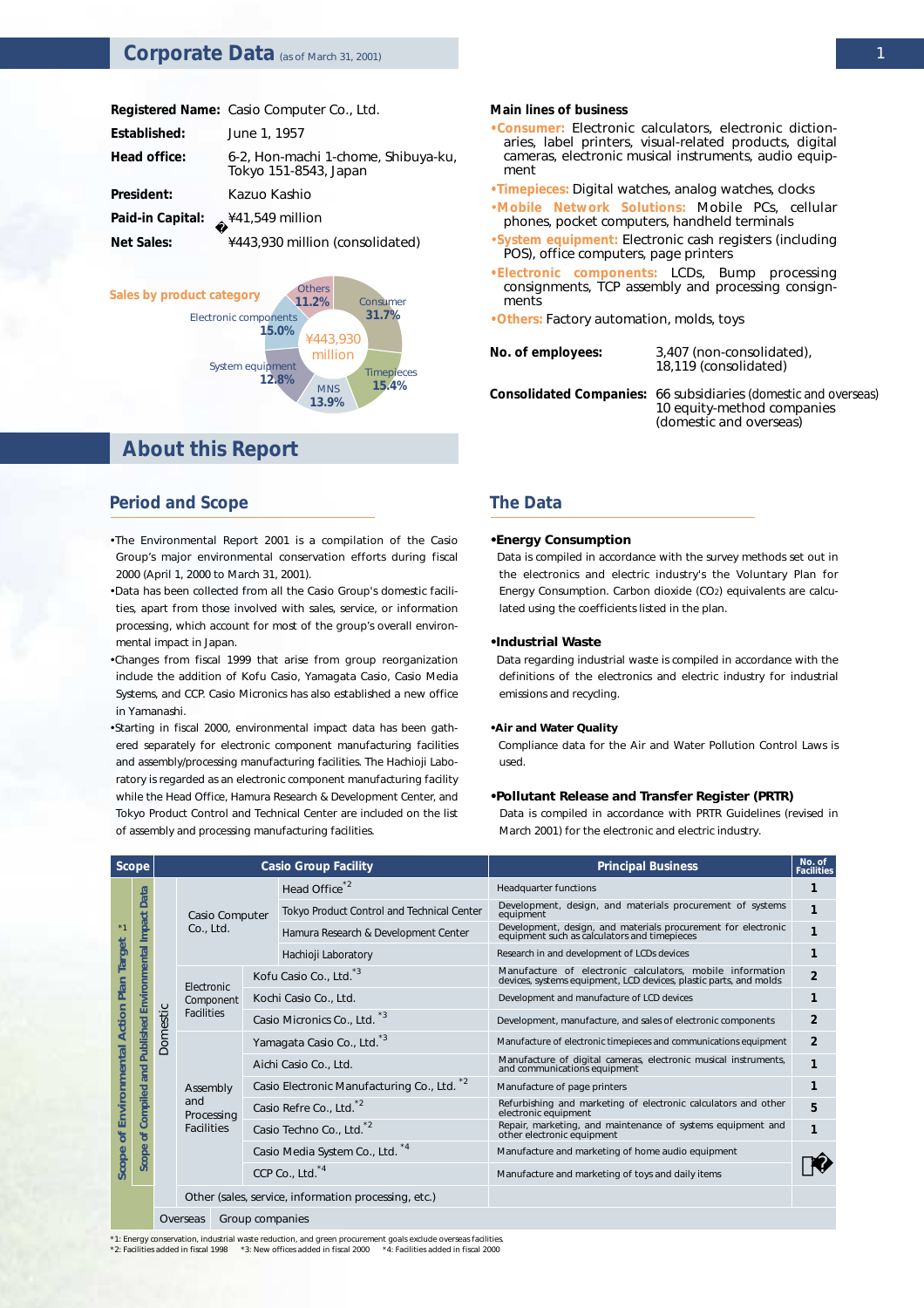

# Contributing to society and the environment by providing unique products

We are now at the dawn of the 21st century, the century of environmental conservation and improvement. Japan has taken a number of important steps towards creating a recycling-oriented society, and towards achieving the goals set out in the Kyoto Protocol at the 3rd Session of the Conference of the Parties to the United Nations Framework Convention on Climate Change (COP3). We cannot overemphasize the importance of positioning environmental protection as a major responsibility of every enterprise.

 Since its foundation, Casio Computer Co., Ltd., has produced a wide range of products, consistently acting on our commitment to "Contribute to society by providing unique products." In the Mobile Internet generation in the 21st century, we will expand our MNS (mobile network solution) business and electronic component business through the development of cellular phones, portable information terminals and other types of mobile equipment. We are focusing our efforts on creating mobile products that have compact, lightweight, and power-saving designs. This is in line with our on-going initiative to reduce our environmental impact in general in terms of product life cycle, and of input and output during the production of electronic components. We believe these initiatives will help to reduce the overall environmental impact of the Casio Group.

 We are also determined to organize a system for collecting and recycling personal computers and storage batteries in line with the Law for the Promotion of Utilization of Recycled Resources that came into force in April 2001. In this way, we hope to contribute to the realization of a recyclingoriented society.

 Our Environment Report 2001 is designed to give you an overview of the environmental protection activities of the Casio Group and our results in fiscal 2000. We hope to update the report annually. We also invite you to access the Internet to keep track of our environmental conservation programs. Your candid opinions and comments are always welcome. We hope for your support in our past and future efforts to protect the environment.

August 2001

橙尾和雄 *Kazuo Kashio*

*President*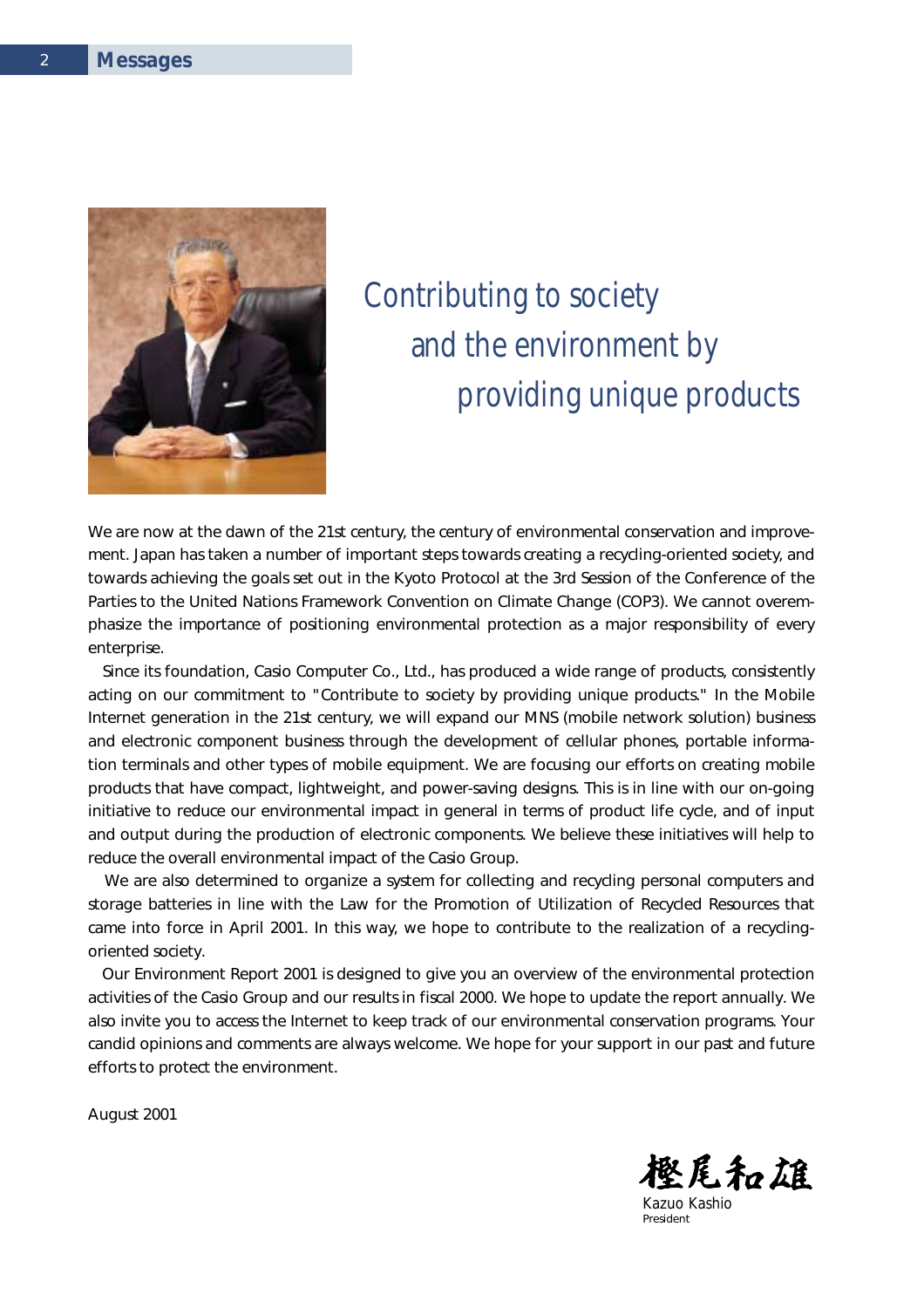# **Results of Fiscal 2000 Programs and Future Efforts**

Fiscal year 2000 saw the coming into force of the Basic Law for the Promotion of Formation of a Recycling-Oriented Society and other new laws that address recycling. These laws are meant to help the nation to better prepare for the shift from the present mass production, consumption and disposal-based economy to one that supports the reuse and recycling of resources.

 Environmental conservation is an important management theme for the Casio Group. During the year, we managed to make combined efforts toward the realization of the "Clean & Green 21 Initiative" at our plants and facilities, and are please to report numerous successes.

#### **Programs and Results**

The Casio Group's efforts to reduce the environmental impact of our products has led to the acquisition of the Eco Mark and "environmental labels" accredited by International Energy Star Program and other third parties. Use of recycled materials and



improvement of packaging materials has been encouraged while the collection and recycling of consumable printer materials (drums and toner sets) has been put into practice.

 Energy efficiency enhancement and energy conservation activities at our production sites have led to a 3.4% reduction over fiscal 1999 figures for the CO<sub>2</sub> emissions per unit manufactured. Our resources-recycling efforts have also led to a parallel 11.1% reduction in the final landfill disposal of industrial waste.

 As part of the Casio Group's Green procurement activities, we have published a manual entitled "Standards Manual for Green Procurement" to encourage our suppliers to promote Green procurement that addresses prioritized purchasing of materials with less environmental impact. We have been granted ISO 14001 certification at four domestic facilities and four group companies overseas in the year. We are disclosing our environmental accounting for the first time in this report. There is room for improvement in terms of their scope and accuracy, but a better understanding of environmental conservation costs will give us clues as to how our management resources should be optimally allocated to support these programs. We hope to use the Manual in our decisionmaking procedures in the future.

#### **Future Efforts**

Major programs in fiscal 2001 include the development of internal guidelines for designating environmentally conscious products as "Green products," promoting the development of such products, and expanding the use of products containing lead-free solder.

 The Law for the Promotion of Utilization of Recycled Resources, which came into force in April 2001, urges the construction of a collection system for used personal computers. We will build this type of system for recovering and recycling end-of-life computers.

 Major goals also include the total elimination of substitute CFCs in our facilities and the acquisition of the ISO 14001 certification at all our production bases overseas.

 Our mid-term efforts include the ongoing upgrading of the "Clean & Green 21 Initiative", consolidation of behavioral targets with products and facilities, and full-scale efforts to reduce the Casio Group's total environmental impact.

August 2001

樱尾幸雄

*Yukio Kashio Executive Vice President Chairman of Casio Environmental Conservation Committee*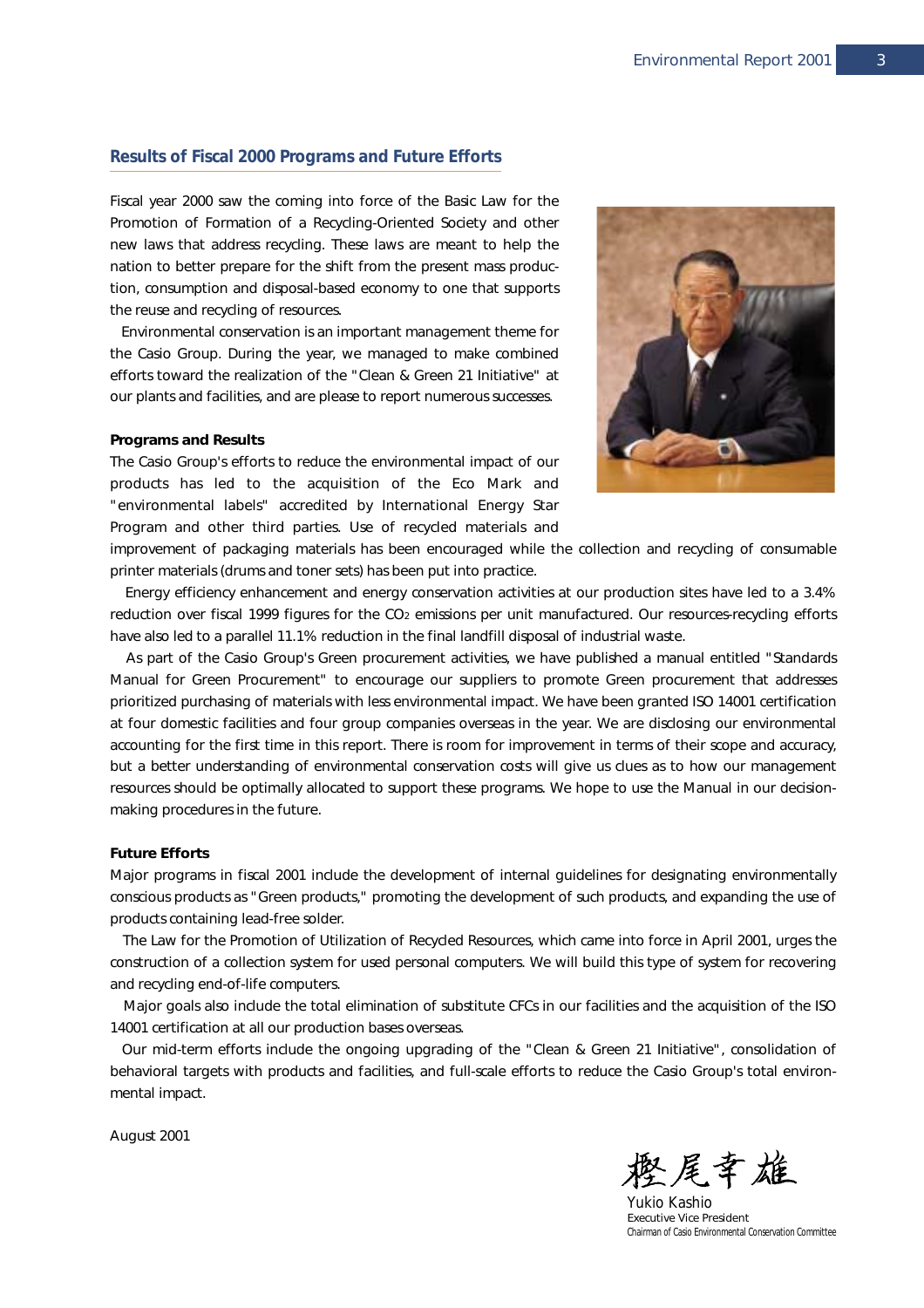# 4 **Business Activities and Environmental Aspects**

Casio Group's businesses can be broadly categorized into electronic component facilities that produce LCDs, BUMP, COF and assembly/processing manufacturing facilities that produce electronic equipment. The Casio Group is directly responsible for controlling the input and output of substances having high environmental impacts related to facilities involved with development, design, procurement, and manufacturing. Our environmentally conscious development and design activities and green procurement activities are indirectly contributing to the reduction of their use and disposal of substances with high environmental impact and of their environmental impact during procurement from our suppliers.

 Electronic component facilities generally have a greater environmental impact owing to their more intensive energy and water usage as well as industrial waste and carbon dioxide (CO2) generation.



**BUMP**



#### **Environmental aspects**

Elements of an organization's activities, products or services that can interact with the environment (ISO 14000 definition)

A technology for forming small projections (pins) on LSIs for joining LSI chips with COG (chip-on-glass) or TCP (tape carrier package).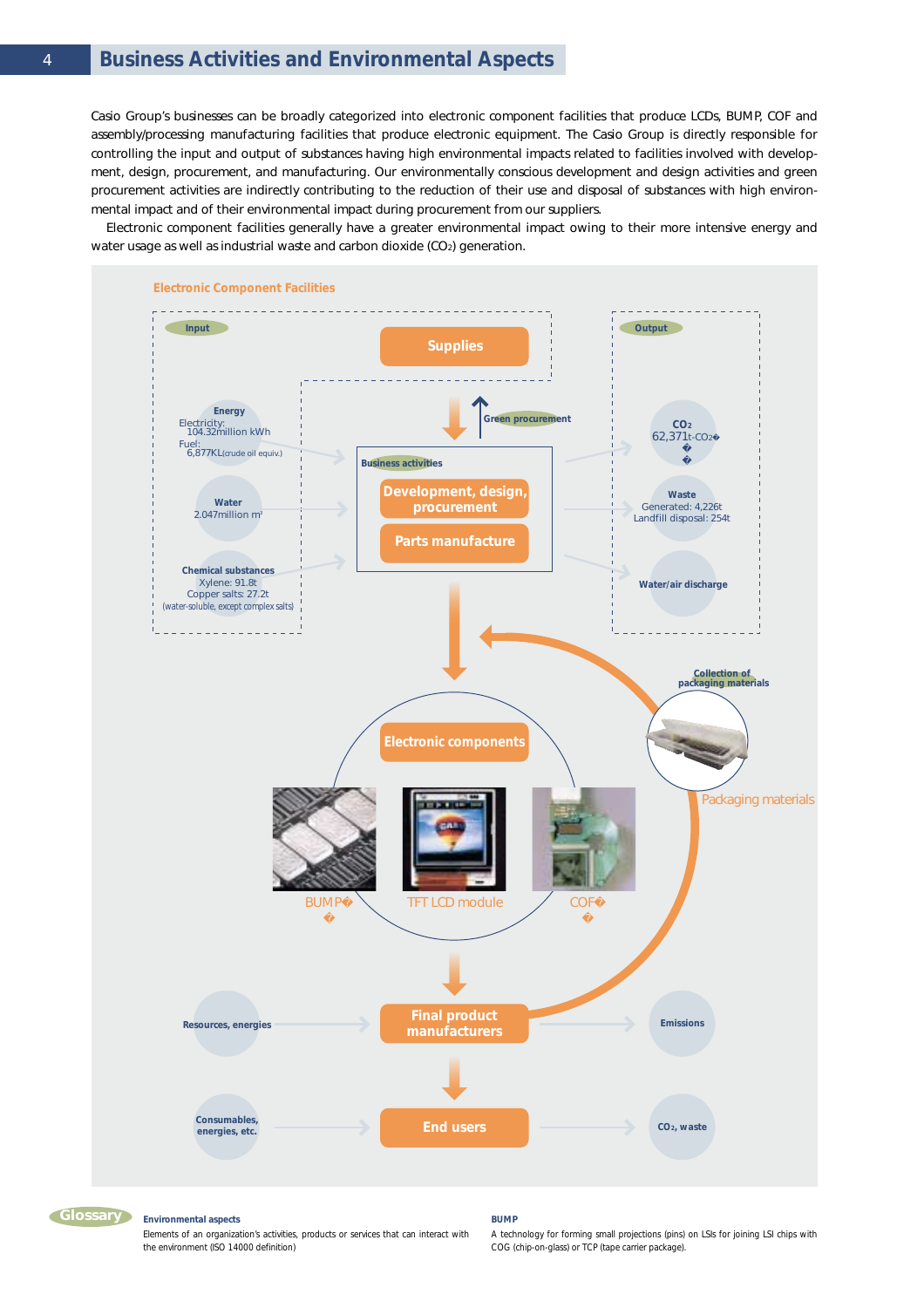



A type of liquid crystal display in which each dot of the screen consists of a TFT (thin film transistor). Characterized by high contrasts, wide viewing angles, and faster response time.

**COF**

Chip-on-film. A method of directly joining an LSI chip to a thin resin film to achieve high-density packaging of LSI circuits.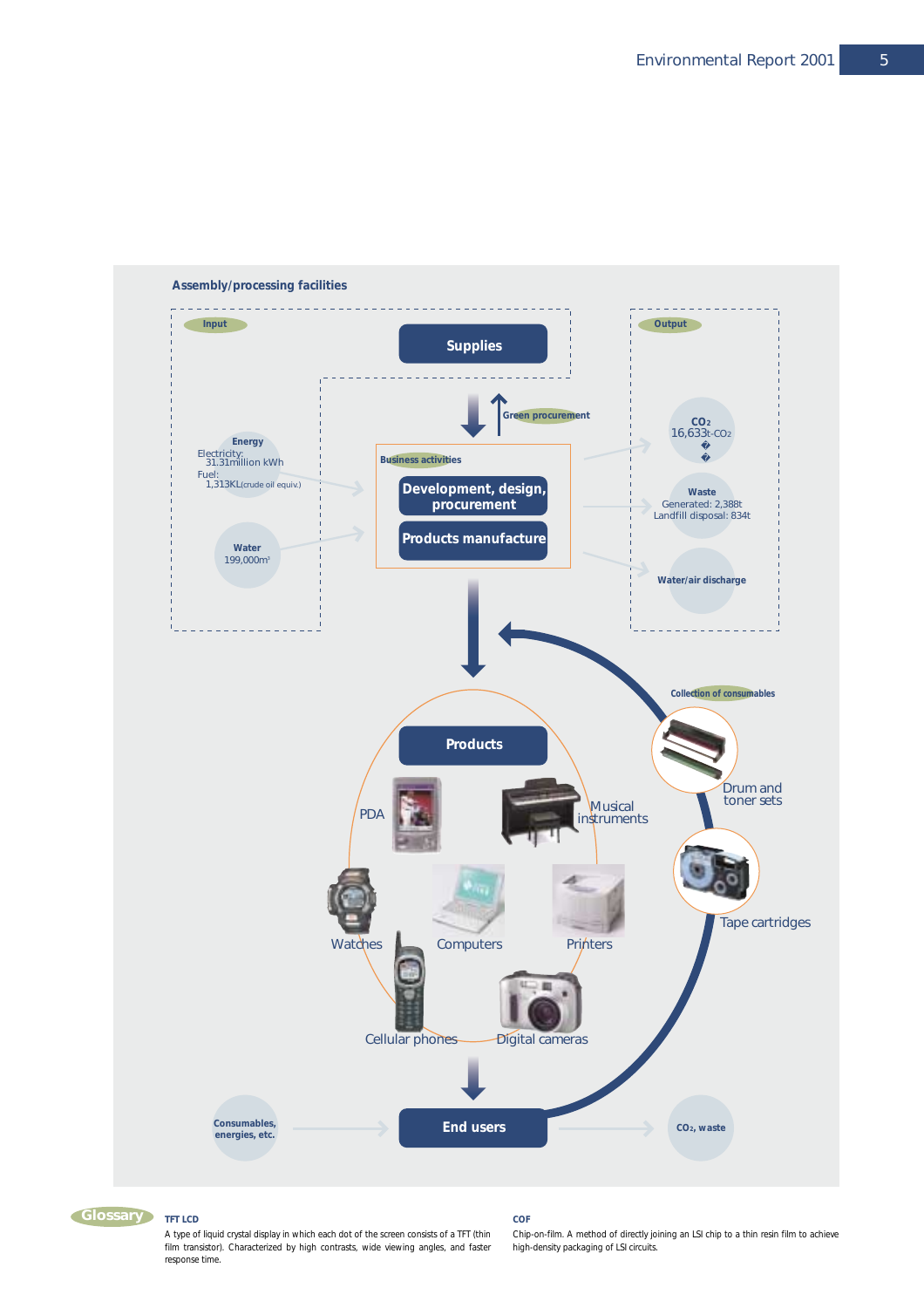# **Casio Environmental Charter and Fundamental Environmental Policies**

In January 1993, the Casio Group established the Casio Environmental Charter, which states four policies and addresses the implementation of voluntary and sustained efforts toward preservation of the environment.

#### **Casio Environmental Charter**

Casio recognizes the importance of responsible corporate measures in every Group business field to preserve the global environment. From a broad international perspective, Casio shall endeavor to implement basic policies and concrete measures to contribute global prosperity and welfare.

#### **Fundamental Environmental Policies**

- 1. Follow domestic and overseas environmental laws, regulations and standards.
- 2. Voluntary Casio Environmental Conservation Rules shall be established to consider environmental interests at each stage of product development – design, manufacturing, distribution, repair, recovery and disposal. All business divisions of the Casio Group shall aim for constant improvement through compliance audits while taking responsibility for their actions.
- 3. As responsible corporate citizens, all member of the Casio Group shall recognize the importance of and aim for high awareness in preserving the global environment.
- 4. These measures shall be applied to all business divisions of the Casio Group in Japan and overseas.



\*1: Casio Environmental Conservation Rules are concrete action programs for environmental conservation determined in the Casio Voluntary Plan for the Environment (CVPE).

#### **Casio Group Environmental Action Plan**

In January 1993, the Casio Group established the Casio Voluntary Plan for the Environment (CVPE) to implement Casio's four fundamental environmental policies and promote environmental conservation activities for the entire Group. CVPE has subsequently been revised in response to changing demands and development of its programs and is in its sixth edition as of November 2000.

 CVPE serves as a set of action guidelines for the entire Casio Group. It stipulates the rules and regulations that govern specific activities and measures associated with the Group's development, design, manufacturing, distribution, and repair services, as well as waste collection and disposal stages. CVPE also outlines the Casio Group's Environmental Conservation Rules, which serve as specific action programs for the Group's environmental conservation programs.

 The Environmental Conservation Rules in turn form the basis of the Casio Group's Clean & Green 21 Initiative, which was authorized by the Group in June 1999. The Initiative sets numerical targets and schedules for carrying out energy conservation, waste reduction, and other environmental activities. The Clean & Green 21 Initiative offers a clear outline of the entire Casio Group's medium-term action plan in order to help the Group achieve its environmental targets.

 In June 2001, product stewardship programs under the Clean & Green 21 Initiative were reorganized under two broad targets, while two targets were added and two targets were revised for plant and facility environmental programs. Product stewardship programs now target the development of environmentally conscious products and the abolition of use of hazardous chemical substances. The two additional targets and two revised targets under plant and facility environmental programs address waste reduction, abolition of hazardous chemical substances, and Green procurement.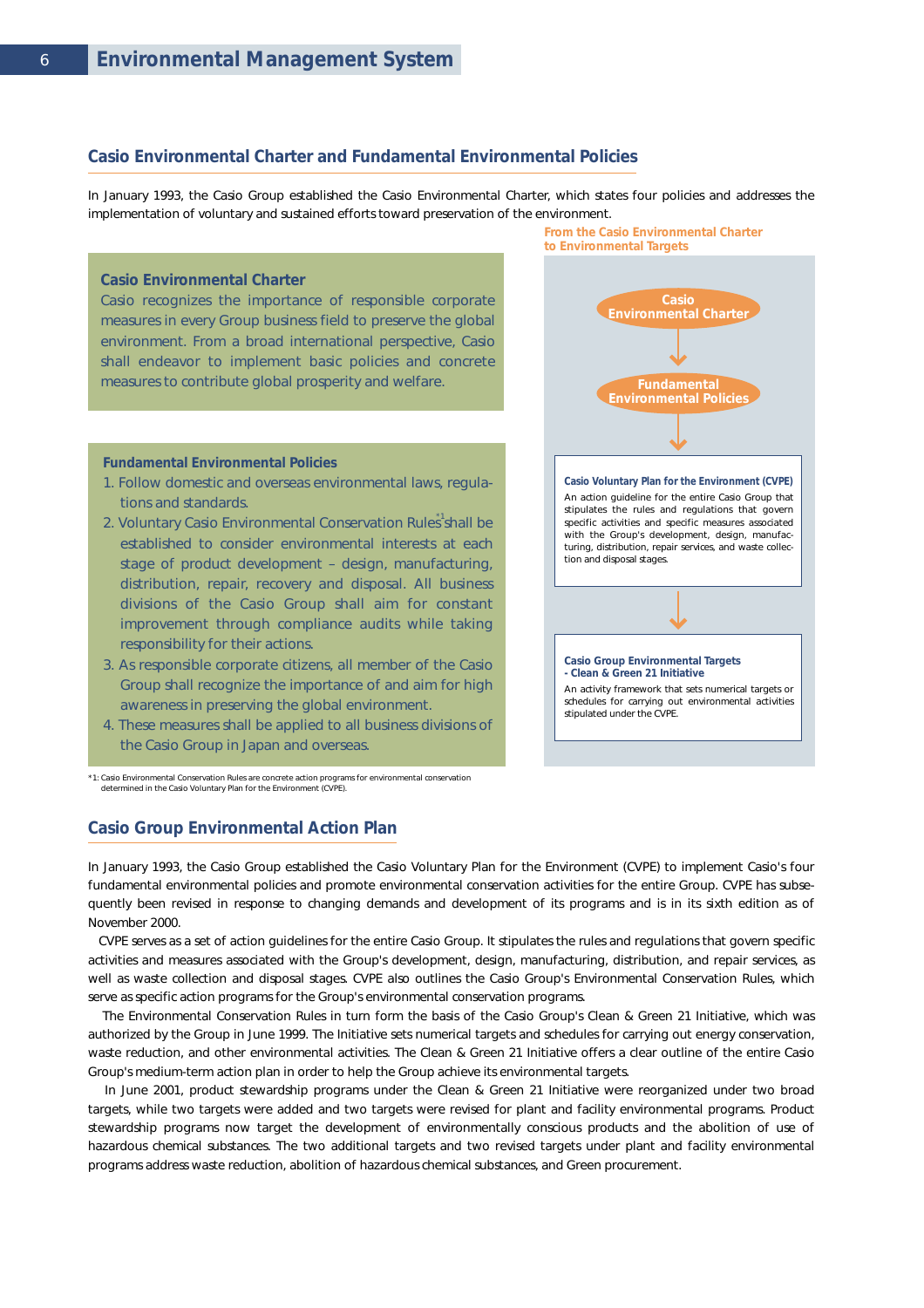# **The Casio Group's "Clean & Green 21" Environmental Action Plan**

#### **Product Stewardship Programs**

|                         | Specific targets and measures                        | Results in fiscal 2000 | Reference                                                               |                 |
|-------------------------|------------------------------------------------------|------------------------|-------------------------------------------------------------------------|-----------------|
| <b>Topic</b>            | Updated targets <sup>*1</sup>                        | Former<br>targets      |                                                                         |                 |
|                         | 30% green product sales in fisical 2003              |                        | * New targets set in fiscal 2001                                        | P <sub>13</sub> |
|                         | Promote energy conservation                          | Same as                | Twenty new models developed<br>(solar-powered calculators, energy-      |                 |
|                         | •Develop energy-efficient products                   | on the<br>left         | efficient computers, etc.), 18 of                                       | P <sub>10</sub> |
|                         | • Register for the International Energy Star Program |                        | which are registered under The<br>International Energy Star Program.    |                 |
|                         | Promote resource conservation and recycling          |                        |                                                                         |                 |
| Develop environmentally | . Increase the use of recycled resources             | Same as<br>on the      | 100% use of recycled materials for<br>the housing of 2 calculator and 2 | P <sub>11</sub> |
| conscious products      | • Adopt recyclable materials                         |                        | musical instrument models.                                              |                 |
|                         | • Adopt easy-to-disassemble designs                  |                        |                                                                         |                 |
|                         | Improve packaging materials                          |                        |                                                                         |                 |
|                         | Same as<br>•Increase recyclability                   |                        | Volume reduction of packaging<br>materials and increased use of         | P <sub>12</sub> |
|                         | . Increase the use of recycled resources             | on the<br>left         | paper.                                                                  |                 |
|                         | •Promote resource conservation                       |                        |                                                                         |                 |
| Discontinue the use of  | Extend the use of lead-free solder from fiscal 2001  | Same as<br>on the left | Lead-free solder in 1 calculator model.                                 | P <sub>13</sub> |
| hazardous substances    | Discontinue leaded solder by fiscal 2004             |                        | * New targets set in fiscal 2001                                        |                 |

# **Plant and Facility Environmental Programs**

|                                                  | Specific targets and measures                                                                                             |                                                                              |                                                                                                                          |                 |  |
|--------------------------------------------------|---------------------------------------------------------------------------------------------------------------------------|------------------------------------------------------------------------------|--------------------------------------------------------------------------------------------------------------------------|-----------------|--|
| <b>Topic</b>                                     | Updated targets <sup>*1</sup>                                                                                             | Former<br>targets                                                            | <b>Results in fiscal 2000</b>                                                                                            | Reference       |  |
| Prevent global warming by<br>energy conservation | By fiscal 2010, reduce CO <sub>2</sub> emissions per<br>unit manufactured to 25% lower than<br>in fiscal 1990.            | Same as<br>on the left                                                       | CO <sub>2</sub> emissions per unit manufac-<br>tured in fiscal $2000$ were $+1.2\%$<br>compared to those in fiscal 1990. | P <sub>14</sub> |  |
| <b>Reduce wastes</b>                             | Zero emissions by fiscal 2005                                                                                             | Reduce final<br>disposal to zero<br>by fiscal 2010.                          | Final disposal in fiscal 2000 was<br>1,087t.<br>* Target revised in fiscal 2001.                                         | P <sub>16</sub> |  |
|                                                  | By fiscal 2005, reduce waste per unit<br>manufactured to 30% below that in<br>fiscal 2000.                                |                                                                              | * New target set in fiscal 2001.                                                                                         |                 |  |
|                                                  | Discontinue the use of substitute CFCs<br>in all domestic and overseas facilities by<br>the end of 2001.                  | Same as<br>on the left                                                       | Technical assessment completed<br>for new cleaning methods without<br>using substitute CFCs (HCFC-141b).                 | P <sub>18</sub> |  |
| Discontinue the use of<br>hazardous substances   | Discontinue the use of<br>chlorine-containing solvents at<br>domestic and overseas production<br>bases by the end of 2000 |                                                                              | Use discontinued at all domestic<br>and overseas production bases<br>by the end of fiscal 1999.                          |                 |  |
|                                                  | Detoxify PCB-containing equipment in<br>storage by fiscal 2005.                                                           |                                                                              | * New target set in fiscal 2001.                                                                                         | P <sub>19</sub> |  |
| <b>Acquire ISO14001</b><br>certification         | Acquire certification at all Casio Group<br>production facilities overseas by the<br>end of fiscal 2001.                  | Same as<br>on the left                                                       | Acquired at 4 Casio Computer<br>facilities and 4 group companies<br>overseas                                             | P <sub>9</sub>  |  |
| Implement green<br>procurement                   | Green procurement level of 80% with<br>domestic suppliers by fiscal 2003                                                  | Introduce areen<br>procurement for<br>supplies by the<br>end of fiscal 2000. | "Standards Manual for Green<br>Procurement"<br>published<br><i>in</i><br>November 2000 and introduced to<br>suppliers.   | P <sub>20</sub> |  |

Note: \*1: Revised on June 11, 2001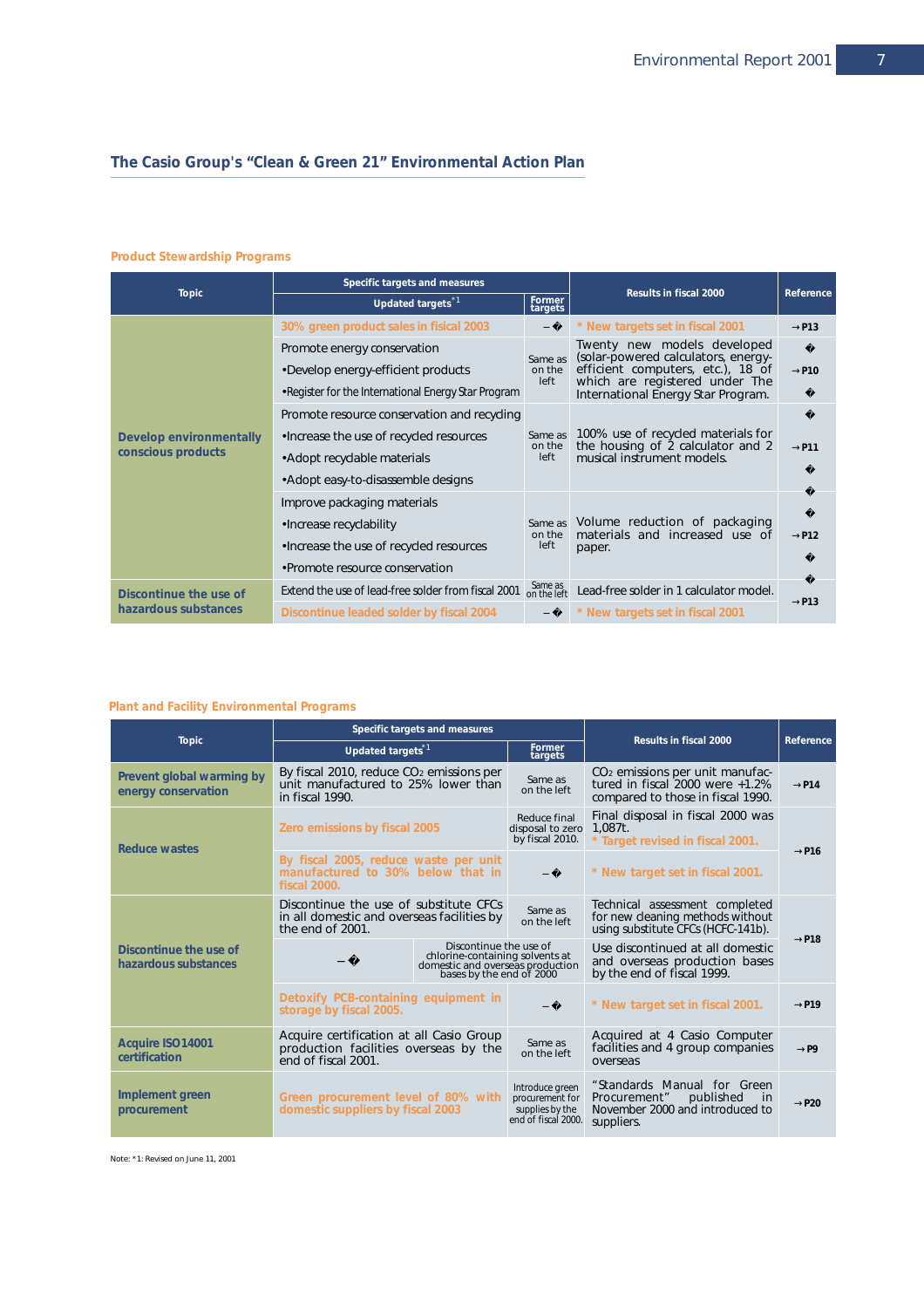# **The Casio Group Environmental Management System**

An environmental management system ensures continuous improvement by means of the PDCA (Plan, Do, Check, Act) cycle. In the Casio Group, the "P"(Plan) part is effected by implementing by the Casio Voluntary Plan for the Environment (CVPE) and the Environmental Action Plan. The implementation function of environmental management system makes sure the plans are put to work (Do), followed by Check and Act, in a interative PDCA cycle that drives our corporate efforts to reduce environmental impact.



# **Organization of the Environmental Conservation Committee**

In 1991, the Casio Group set up the Casio Conservation Committee, chaired by Executive Vice President Yukio Kashio. Its purpose was to clarify the direction taken by the Group towards conservation of the environment. During fiscal 2000, Managing Director Shimizu joined the Board of Directors as co-chairman of the Casio Conservation Committee and was placed in change of environmental affairs. His chief role is to further reinforce our environmental conservation efforts and reduce our impact on the environment.



#### **Auditing System**

Audits (both internal and external) are conducted to make certain that the Casio Group environmental management system is being operated correctly and continually imposed. In the internal audits, our environmental audit organization, The Quality and Environment Center, confirms the results of product assessment after the improvement of environmental performance of products, and reviews the results of energy conservation and waste reduction as well as mid-term plans at respective facilities. The implementation level of the environmental targets of the entire group is thus checked twice each year. Facilities already certified under ISO14001 are subjected to an annual internal audit by their own auditors and to external audit by the inspectors of the certifying organs to ensure that the environmental management system is functioning properly and effectively in accordance with ISO14001 standards.



Process of enhancing the environmental managemental system to achieve improvements in overall environmental performance in line with the organization's environmental policy ( ISO14000 definition)

#### **Environmental performance**

Measurable results of the environmental management system, related to an organization's control of its environmental aspects, based on its own environmental policy, objectives and targets (ISO14000 definition)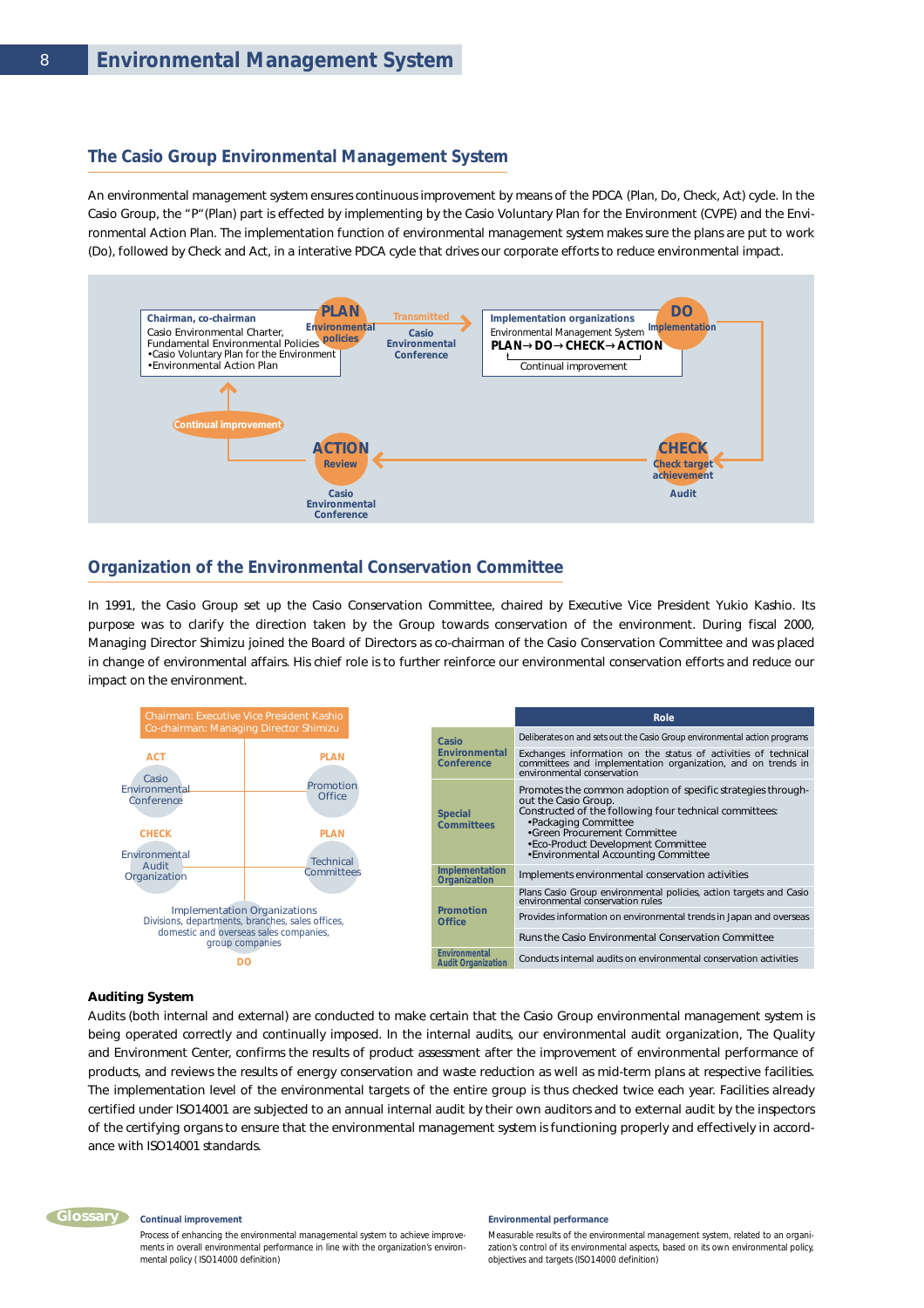# **Environmental Education and Seminars**

As part of the enlightenment activity directed at all Casio Group employees, Casio Computer's Quality and Environment Center has created its own website. Information about environmental regulations, ISO14001 standards, the Casio Voluntary Plan for the Environment, and industrial environmental trends is provided from the website on the Casio Intranet. In addition, our inhouse magazine (monthly publication) also offers stories on environmental activities to enhance relevant knowledge and share information among the employees.

 Once ISO14001 certification is acquired, seminars are provided at the certified facility through general and technical courses designed separately for the management, environmental managers, etc.

 Our special activity during fiscal 2000 included a study tour of a recycling center for home appliances. Forty-three employees (design engineers) attended the tour.



Study tour of a recycling center for home appliances

# **ISO14001 Certification**

The Casio Group considers ISO14001 certification to be an effective tool in standardizing its internal environmental management system while improving its corporate structure and has been working to acquire certification for all its sites. During fiscal 2000, certification was granted at four domestic sites: Casio Computer's Tokyo Product Control and Technical Center, The Hachioji Laboratory, Hamura Research & Development Center, and the Head Office. Certification was also granted at four group companies overseas including Casio (Malaysia) Sdn. Bhd., Asahi Industries (Malaysia) Sdn Bhd., Casio Electronics (Zhuhai), and Pt. Asahi Electronics Indonesia.

 Our plans for fiscal 2001 include acquiring certification for three domestic and five overseas sites. All of our overseas production sites will be certified under the program.

|                 | <b>Site</b>                                                          | <b>Date</b>      | <b>Certification body</b>                                     |
|-----------------|----------------------------------------------------------------------|------------------|---------------------------------------------------------------|
|                 | Aichi Casio Co., Ltd.                                                | January 1997     | Japan Quality Assurance Organization (JQA)                    |
|                 | Yamagata Casio Co., Ltd. <sup>*1</sup>                               | November 1997    | Japan Quality Assurance Organization (JQA)                    |
|                 | Kofu Casio Co., Ltd. *2                                              | January 1998     | Tüv Product Service Japan                                     |
|                 | Kochi Casio Co., Ltd.                                                | March 1998       | Japan Audit and Certification Organization (JACO)             |
|                 | Casio Electronic Manufacturing Co., Ltd.                             | September 1999   | Japan Quality Assurance Organization (JQA)                    |
| <b>Domestic</b> | Casio Refre Co., Ltd.                                                | January 2000     | Japan Quality Assurance Organization (JQA)                    |
|                 | Casio Micronics Co., Ltd.                                            | March 2000       | Japan Quality Assurance Organization (JQA)                    |
|                 | Casio Computer Co., Ltd., Tokyo Product Control and Technical Center | <b>June 2000</b> | Japan Quality Assurance Organization (JQA)                    |
|                 | Casio Computer Co., Ltd., Hachioji Laboratory                        | October 2000     | Japan Quality Assurance Organization (JQA)                    |
|                 | Casio Computer Co., Ltd., Hamura Research & Development Center       | October 2000     | Japan Quality Assurance Organization (JQA)                    |
|                 | Casio Computer Co., Ltd., Head Office                                | December 2000    | Japan Quality Assurance Organization (JQA)                    |
|                 | Casio Korea Co., Ltd.                                                | April 1998       | Korean Standards Association Quality Assurance                |
|                 | Casio Electromex S.A. de C.V.                                        | December 1998    | Underwriters Laboratories Inc.                                |
|                 | Casio Computer (Hong Kong) Panyu Factory                             | September 1999   | Shenzhen Environmental Management System Certification Center |
| <b>Overseas</b> | Casio Computer (Hong Kong) Ltd.                                      | December 1999    | Det Norske Veritas                                            |
|                 | Casio (Malaysia) Sdn. Bhd.                                           | May 2000         | Standard and Industrial Research Institute of Malaysia        |
|                 | Asahi Industries (Malaysia) Sdn Bhd.                                 | August 2000      | Standard and Industrial Research Institute of Malaysia        |
|                 | Casio Electronics (Zhuhai),                                          | September 2000   | Det Norske Veritas                                            |
|                 | Pt. Asahi Electronics Indonesia                                      | February 2001    | <b>Bureau Veritas Quality International</b>                   |

#### **Certified Casio Group Bases (as of end of fiscal 2000)**

# **Planned Certification during Fiscal 2001**

| <b>Domestic</b>                                                         | <b>Overseas</b>                                                                                                                                                        |
|-------------------------------------------------------------------------|------------------------------------------------------------------------------------------------------------------------------------------------------------------------|
| Casio Techno Co., Ltd.<br>Casio Media System Co., Ltd.<br>CCP Co., Ltd. | Asahi Electronics (Thailand) Co., Ltd.<br>Casio Electronics (Guangzhou) Co., Ltd.<br>Casio Electronics (Shenzhen) Co., Ltd.<br>Casio Electronics (Zhongshan) Co., Ltd. |
|                                                                         | Casio (Taiwan) Ltd.                                                                                                                                                    |

\*1: Murayama Factory certified during 2000 renewal.

\*2: Ichinomiya Office certified during 2001 renewal.



An international standard containing requirements for a company or an organization to set its own environmental policy and to construct a mechanism (environmental management system) for implementing, on a continual basis, a series of programs including "planning, implementation and operation, checking and corrective action, and management review

#### **Certification body**

An organization that examines whether an environmental management system conforms to the ISO14001 standard. Sites approved by the certifying institution can then publicly announce their acquisition of ISO14001 certification.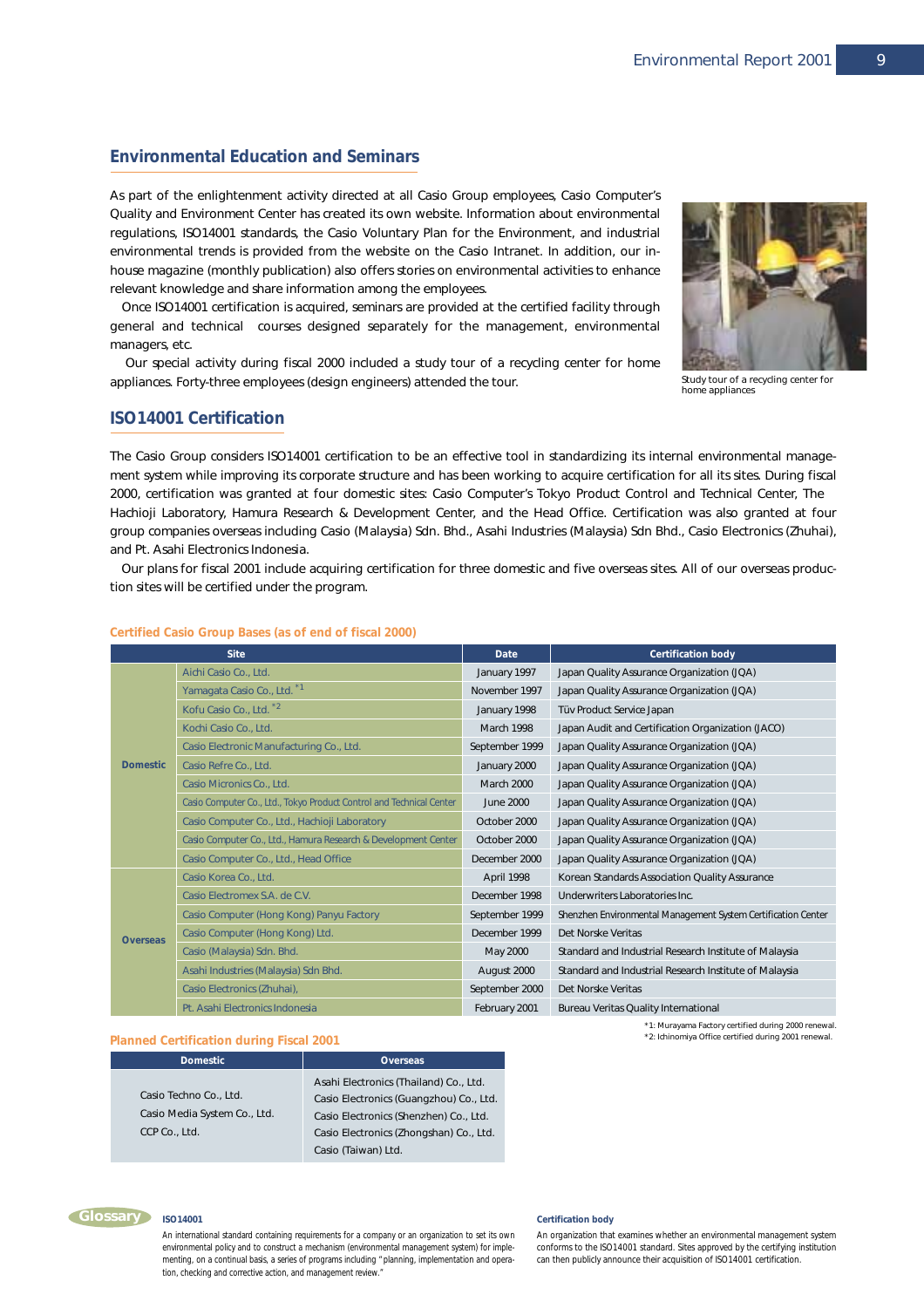#### **Aiming to Create Environmental Conscious Products**

The Casio Group assesses its new products on the basis of the CVPE. We use Product Environmental Assessment Sheets with 12 assessment areas and 32 evaluation items as tools for carrying out preliminary checks from the design stage to determine the product's environmental impact. With regard to compactness and thinness of products and packaging and lower power consumption, we aim to improve our products by comparing them with similar products made by our competitors.

#### **•Mechanism of product assessment**

New products developed with new, sophisticated design techniques are assessed by the development and design divisions. The results are inspected by the environmental auditing organization.

#### **Product assessment in fiscal 2000**

| Category                            | No. of products |
|-------------------------------------|-----------------|
| <b>Assembled/processed products</b> | 60              |
| <b>Device components</b>            | 61              |
| Total                               | 121             |
|                                     |                 |

|                                                                                                                          |  | <b>Purpose</b>   |        |                              |
|--------------------------------------------------------------------------------------------------------------------------|--|------------------|--------|------------------------------|
| <b>Product assessment items</b><br>conservation                                                                          |  | <b>Recycling</b> | Safety | <b>Energy</b><br>conservatic |
| $\boldsymbol{V}$ Use of recycled materials                                                                               |  |                  |        |                              |
| <b></b> ∠ Labeling of resins employed                                                                                    |  |                  |        |                              |
| ✔ Parts made of easily detached and sorted single materials                                                              |  |                  |        |                              |
| ✔ Improved ease of disassembly                                                                                           |  |                  |        |                              |
| ■ Non-use or reduced use of hazardous chemical substances                                                                |  |                  |        |                              |
| $\mathsf{V}$ Compact, thin designs                                                                                       |  |                  |        |                              |
| ✔ Development of energy-efficient products                                                                               |  |                  |        |                              |
| $\vee$ Compact, thin packaging                                                                                           |  |                  |        |                              |
| ✔ Sortable packaging materials; greater use of paper; safety                                                             |  |                  |        |                              |
| $\vee$ Use of recycled materials for packaging                                                                           |  |                  |        |                              |
| V Non-use of substitute CFCs or chlorine-based<br>solvents in component cleaning process                                 |  |                  |        |                              |
| Toxic properties of batteries; ease of removal;<br>indication of method of collection and recycling of storage batteries |  |                  |        |                              |



#### **Product environmental audit sheets**



# **Energy conservation**

#### **•Development of energy-efficient products**

The Casio Group has introduced to the market highly functional products with low power consumption using proprietary LSI circuit design technology. Casio calculators and timepieces, for instance, incorporate power-saving

circuit designs that realize longer battery life or better solar battery output, thus contributing to reduced use of batteries. We are also making steady efforts to develop highly energy-efficient office equipment that will meet the energy conservation criteria under the International Energy Star Program.

### **Efforts during fiscal 2000**

We introduced two solar-powered calculators and eighteen other International Energy Star-compatible products including computers.



school use (AZ-24S)

**Display Printer**



SPEEDIA N5 page printer



Energy Star Program Logo

**Energy-efficient products developed in fiscal 2000**

| <b>Category</b> | $\text{Oty}^{\star}$ | Feature              | <b>Environmental label</b>        |  |
|-----------------|----------------------|----------------------|-----------------------------------|--|
| Calculator      | 2(14)                | Clean energy (solar) | Eco-mark                          |  |
| Computer        | 7(35)                | Low-power mode       | International Energy Star Program |  |
| <b>Display</b>  | 6(9)                 | Low-power mode       | International Energy Star Program |  |
| Printer         | 5(29)                | Low-power mode       | International Energy Star Program |  |

\*1: Figures in parentheses indicate the total number of registrations as of March 31, 2001.



An environmental label system initiated by the Japan Environment Association in 1989 after receiving guidance and advice from the Environment Agency (Ministry of the Environment). Eco-marks are placed on products that have low impact on the environment, thus encouraging conservation of the environment.

#### **International Energy Star Program**

Agreed between the Japanese and the US governments in October 1995, the International Energy Star logo is placed on office equipment (computers, displays, printers, facsimiles, copiers) that meets energy conservation criteria.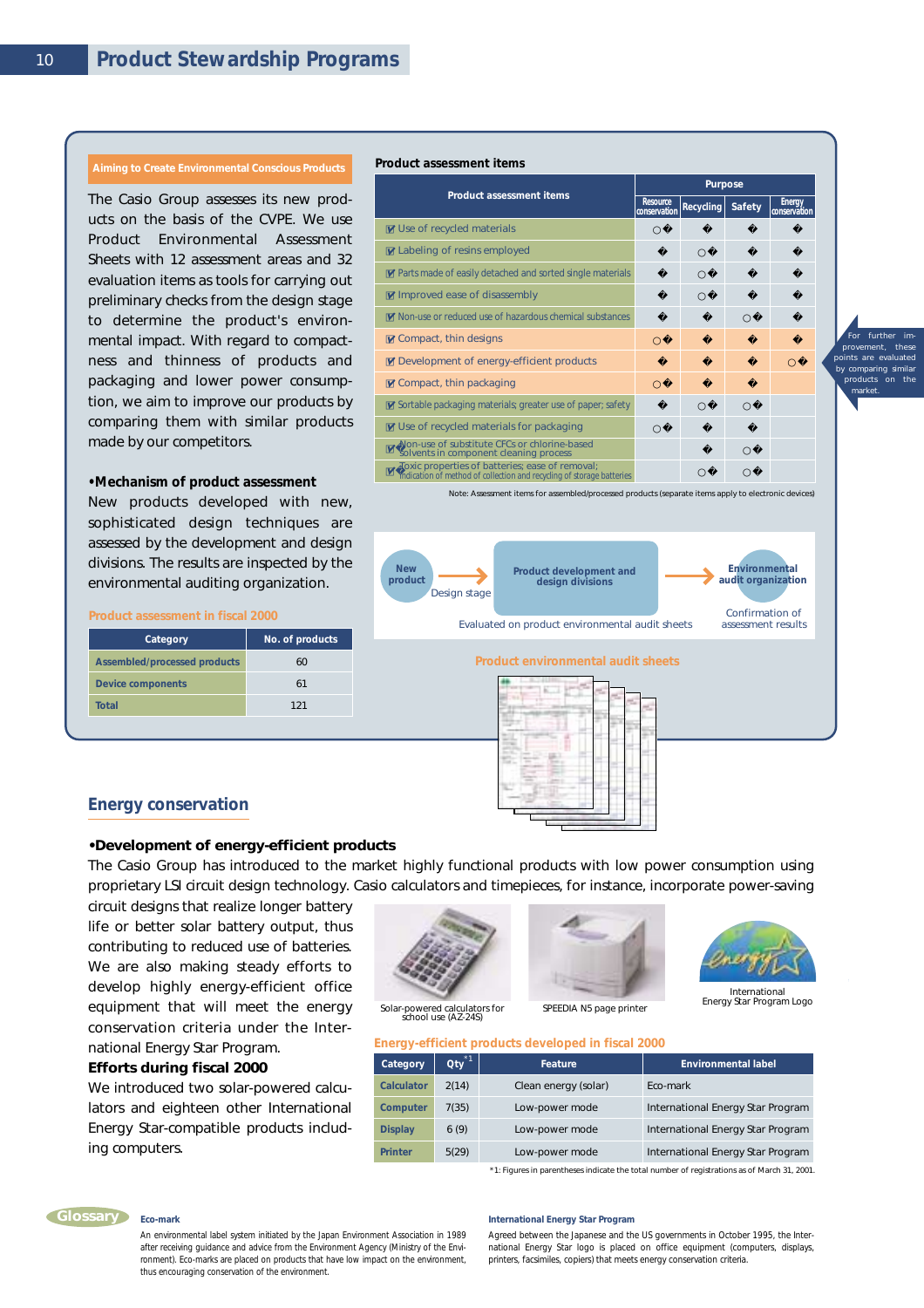# **Resource Conservation and Recycling**

#### **•Increased use of recycled resources**

The Casio Group's efforts to reduce the use of raw materials are implemented in two ways: promotion of compact and thin product designs by means of high-density circuit technology, and use of 100% recycled plastics in the products' outer shells.

# **Efforts in fiscal 2000**

A 100% recycled plastic case design was realized during fiscal 2000 for two calculator and two musical instrument models. This design is now used in 12 other calculators and 6 other musical instruments (made by Casio Electromex) in total.

| 100% recycled plastic body models |                         |             |              |                |           |
|-----------------------------------|-------------------------|-------------|--------------|----------------|-----------|
| Category                          | Product name            |             |              |                |           |
|                                   | $AZ-24S^{\star 1}$      | $JS-10$ eco | JS-8keco     | $DS-10$ eco    | DS-8keco  |
| Calculator                        | $JZ-20E^*$ <sup>1</sup> | $JS-12eco$  | $JS-10k$ eco | $DS-12$ eco    | DS-10keco |
|                                   |                         | $JS-20$ eco | $JS-20k$ eco | $DS-20$ eco    | DS-20keco |
| <b>Musical instrument</b>         | $CTK-571$ <sup>*1</sup> | CTK-533     | CTK-541      | <b>CTK-558</b> |           |
|                                   | $CTK-573^{\star 1}$     | CTK-631     | CTK-551      | <b>CTK-651</b> |           |



Musical instrument using a 100% recycled plastic case(CTK-571)

\*1: New in fiscal 2000

#### **•Recovery and recycling of used consumable materials**

Drum and toner sets (printer consumables) and tape cartridges (from label printers) are collected and recycled. **Efforts in fiscal 2000**

Full-scale collection and recycling of the drum and toner sets from Casio Electronic Manufacturing's printers started in June 2000. The collection rate during the first year was 47%. The collected consumables are disassembled, sorted and selectively reused. Those parts that are readily reusable are recycled for new use.



#### **Glossary Reuse**

Reusing used parts without altering their original shape. "Reuse" falls between the other two "Rs" of environmental impact reduction efforts, namely "Reduce" (avoid generation of waste) and "Recycle".

#### **Recycling**

Reusing wastes by making or incorporating them into a new material (material recycling) or as a source of heat (thermal recycling).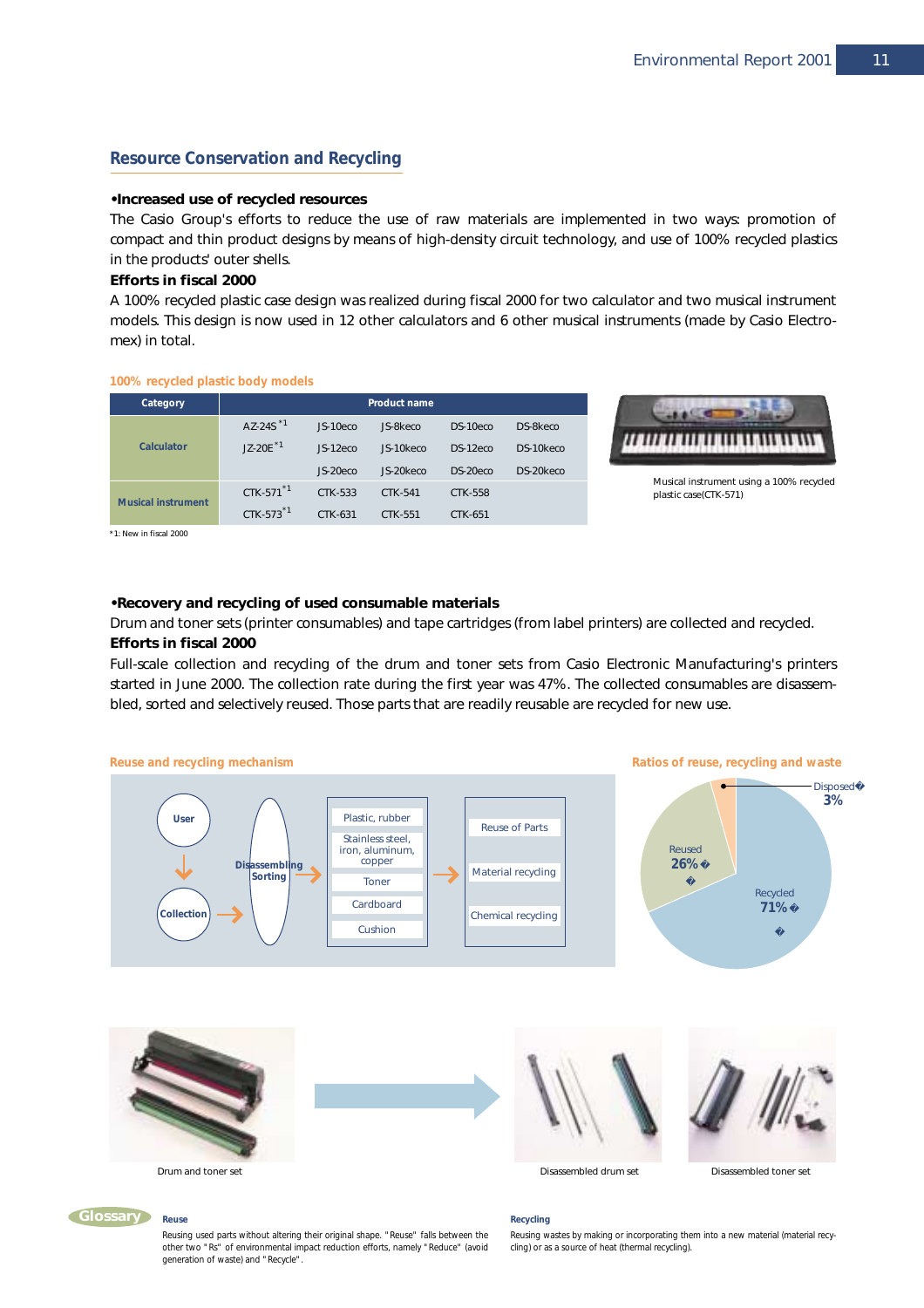# **Improvement of packaging materials**

In an initiative led by the Casio Packaging Committee, the Casio Group has developed a program of environmental conservation measures aimed at reducing the use of packaging materials, promoting the use of recycled materials or materials free from styrofoam, and the use of more compact packaging materials.

#### **•Reducing use of packaging materials**

Initiatives under this theme include increasing the shock resistance of products to allow the use of thinner cushioning materials, and reducing the box size by more efficient use of dead space in packaging. The size and weight of items in the same container are also being reviewed to achieve more compact packaging.

# **•Substituting paper for resinous materials**

We are promoting the use of paper cushions, pulp molds, and multilayered cardboard boxes where product characteristics or shock resistance allow it, in place of conventional styrofoam packaging.

# **•Using recycled resources**

We are using pulp molds made of 100% recycled paper in an increasing number of products. Watches are now packed in decorative boxes made entirely of 100% recycled books.

#### **•Using non-wood materials**

We are using bagasse, the dry pulp left over after extracting the juice from sugar cane, in increasing amounts. During fiscal 2000, it was used in 12 calculator models. We are also working on the feasibility of using reeds, bamboo, and other non-wood materials.

#### **•Future Efforts**

We will apply the new packaging to more products while searching for a truly ideal style of packaging.

# **Efforts regarding returnable packaging materials (inner and external boxes for transportation)**

We plan to switch from cardboard to plastic boxes to allow use of the same boxes again and again. This will minimize the wasteful single use of cardboard boxes and thus reduce our environmental impact.

# **Efforts regarding LCA (criteria for judging the environmental impact of packaging materials)**

We plan to gather and analyze LCA data to enable us to build a database accessible by the packaging industry. Packaging material suppliers will be able to easily evaluate environmental impact when selecting materials for our products.

# **Returnable inner and external boxes for**

**transportation (Conceptual chart)**

**Bagasse**





Molds made from pulp are drawing interest in the industry as a recyclable material that will replace conventional packaging and cushioning materials that use styrofoam or PVC.

#### **Environmental efforts with packaging materials**

| <b>Theme</b>                        | <b>Description</b>                                                       |
|-------------------------------------|--------------------------------------------------------------------------|
|                                     | Substitute paper for resinous materials                                  |
| Sortable materials<br>Paper, safety | Use of single material                                                   |
|                                     | Use of non-wood materials                                                |
| <b>Recycled resources</b>           | Use of recycled paper and resins                                         |
| <b>Compact materials</b>            | Reduce box size and volume of materials                                  |
| Returnable materials                | Repeated use (towards zero waste)                                        |
| <b>Studies on LCA</b>               | Clarify criteria for evaluating the environmental<br>impact of materials |



About 50% reduction inbox volume (PDA) Cardboard cushions (MPC)







Pulp molds (PDA) 100% recycled from books (watches)

Non-wood paper, made mostly from sugar cane residue, is also drawing attention in the industry. Its high density and good hardness make it usable for quality printing paper, publishing, etc.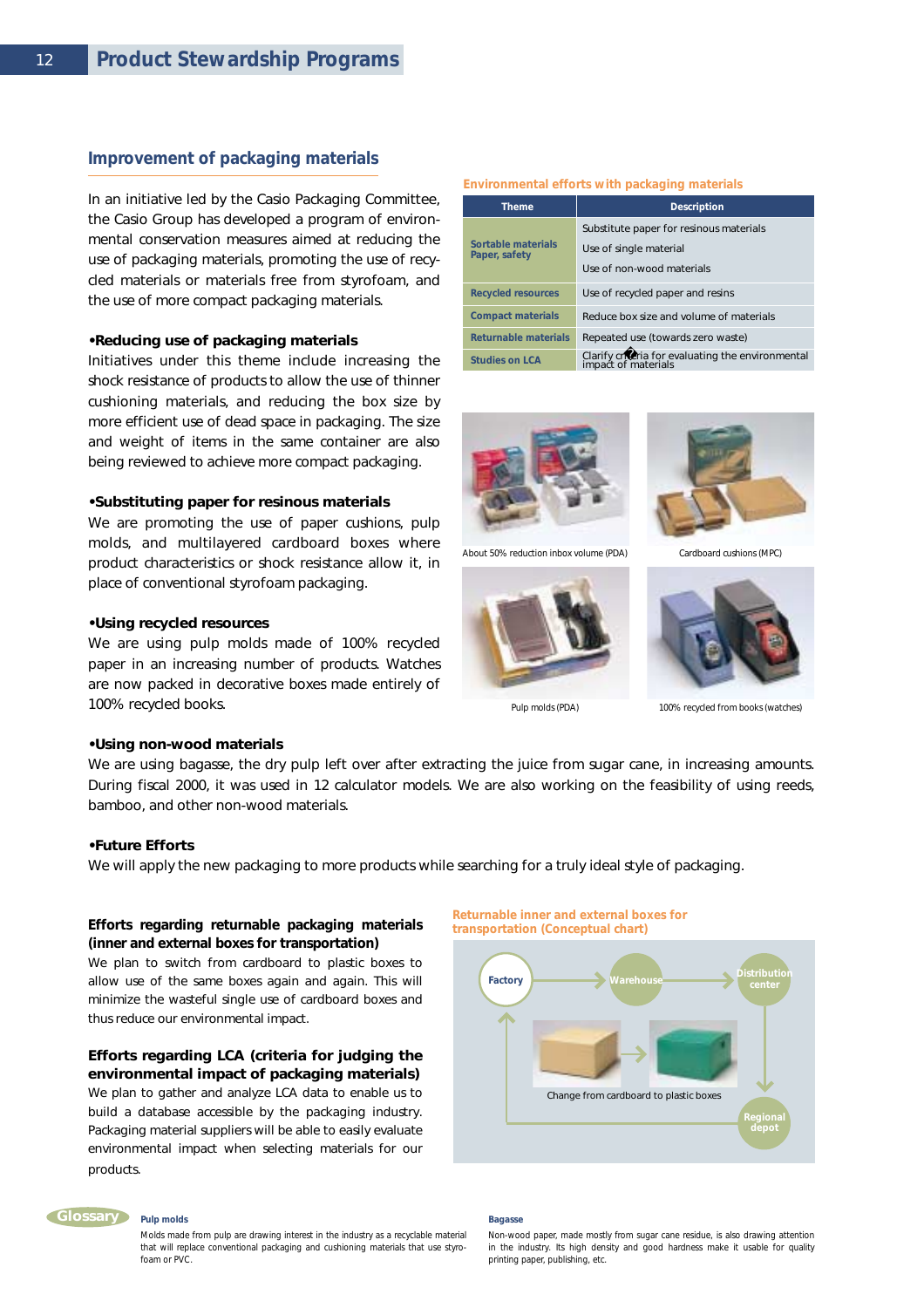# **Reduction of the use of hazardous substances**

#### **Targets**

# **Increase the number of products using lead-free solder in fiscal 2001 Discontinue the use of leaded solder by fiscal 2004 (new target set in fiscal 2001)**

#### **•Increasing the use of lead-free solder**

Lead-free solders must be used in all our products to reduce the use of substances that are hazardous to human health or that have a negative environmental impact. Efforts are being made to identify lead-free solders, which represent a major step in this direction, by evaluating their reliability in terms of the heat resistance of parts and products, solder integrity, etc.



Calculator with USB cable in which lead-free solder is used (JZ-20E)

# **Efforts made in fiscal 2000**

Lead-free solder was adopted in one calculator model during fiscal 2000. The total number of calculators in which lead-free solder is used is now 7.

#### **Products in which lead-free solder is used**

| Category   | Product name            |              |              |           |  |  |  |
|------------|-------------------------|--------------|--------------|-----------|--|--|--|
| Calculator | $JZ-20E^*$ <sup>1</sup> | $JS-8k$ eco  | $JS-20k$ eco | DS-10keco |  |  |  |
|            |                         | $JS-10k$ eco | DS-8keco     | DS-20keco |  |  |  |
|            |                         |              |              | .         |  |  |  |

\*1: New in fiscal 2000

#### **Future efforts to create environmentally conscious products**

## **Targets**

**Raise the ratio of Green products to 30% of annual sales in fiscal 2003 (new target set in fiscal 2001)**

The "Casio Guidelines for Green Product Development" were introduced in May 2001 to clarify our criteria for environmentally conscious products and promote their development. The new guidelines will be used from the very early stages of new product planning.

**Outline of the "Casio Guidelines for Green Product Development"**

### **Process of product assessment** Assessment begins at the new prod-

uct planning stage and continues through all major stages from design to the final decision to start mass production.

#### **Content of product assessment**

Products are assessed in terms of environmental design (ease of recycling and other basic design features) and environmental compliance (energy conservation, resource conservation, lead-free solder, and other advanced features over conventional and competitive products).





Conventional solders are made of tin and lead alloys. After disposal, the lead in the printed circuits may contaminate the environment. Lead-free solders are made of tin and silver or copper and do not contain lead, a toxic heavy metal.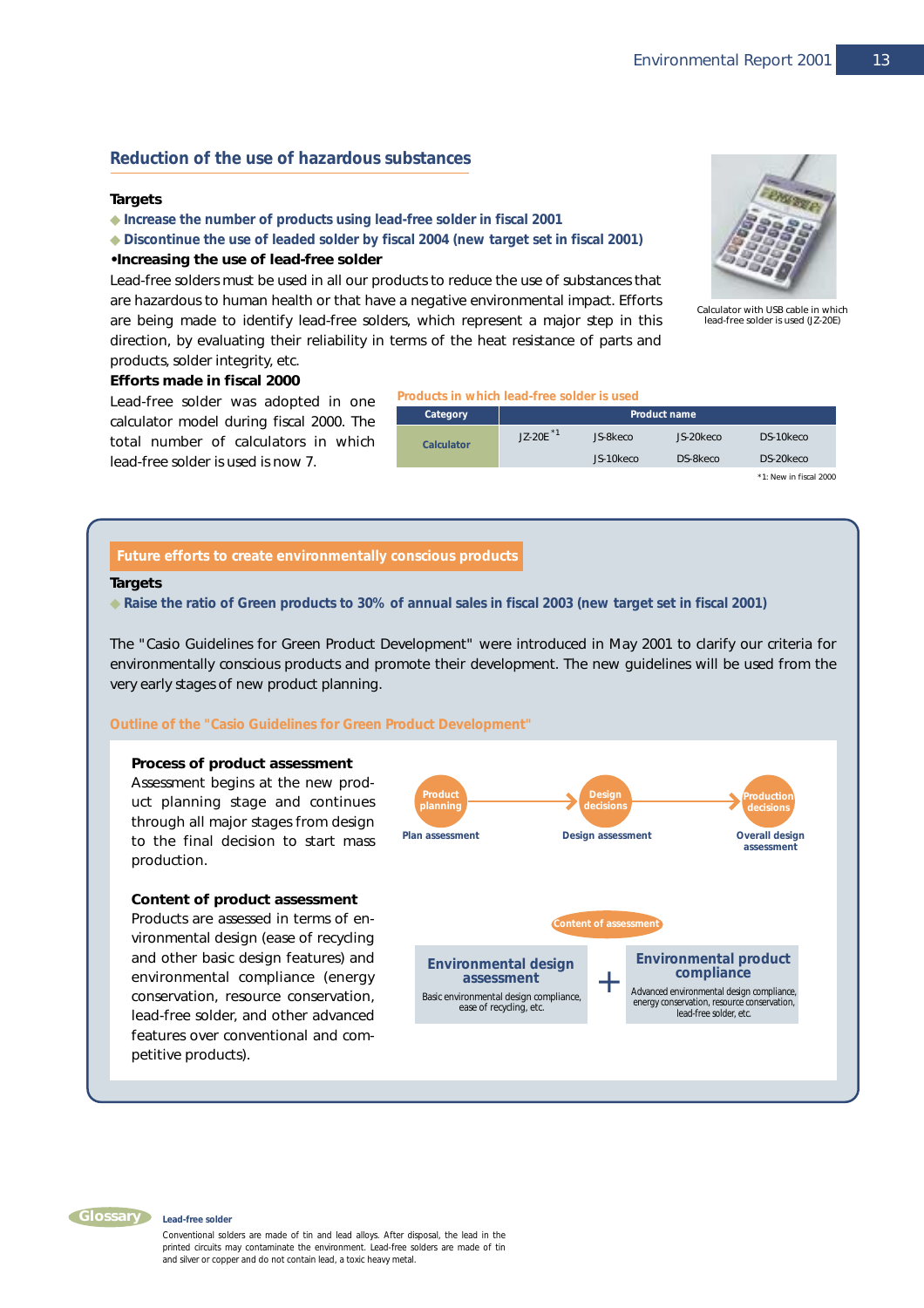#### **Outline of key operations**

The Casio Group's business activities are roughly divided into those related to the manufacture of LCDs, BUMP and COF and those related to the assembly/processing of a range of electronic equipment. Electronic component facilities tend to use the most energy and water and generate more industrial waste and

# **Prevention of Global Warming by Energy Conservation**

carbon dioxide (CO2), thereby imposing a greater environmental impact.

#### **Target**

**By fiscal 2010, to reduce CO2 emissions per unit manufactured to 25% lower than in fiscal 1990. Summary of Fiscal 2000 Results**

# Our CO2 emissions in fiscal 2000 in the facilities covered in this report were 79,005 t-CO2, up 24.3% from fiscal 1999. This increase was due to the addition of

two electronic component facilities (Kofu Casio, Casio Micronics) and an assembly/processing facility (Yamagata Casio) plus two companies (Casio Media Systems and CCP).

|                                                                            | <b>FY</b>       | 1990   | 1996   | 1997   | 1998   | 1999   | 2000   |
|----------------------------------------------------------------------------|-----------------|--------|--------|--------|--------|--------|--------|
|                                                                            | Component       | 20.144 | 40,798 | 44.749 | 47.398 | 48.955 | 62,371 |
| Total CO <sub>2</sub> emissions<br>(tonnes of $CO2$ [ t-CO <sub>2</sub> ]) | <b>Assembly</b> | 10.246 | 11,633 | 11.955 | 15.275 | 14.619 | 16,633 |
|                                                                            | Total*          | 30.389 | 52,430 | 56.704 | 62.673 | 63.574 | 79.005 |
| CO <sub>2</sub> emissions per                                              | Component       | 0.868  | 0.764  | 0.670  | 0.696  | 0.614  | 0.609  |
| unit manufactured<br>(t-CO <sub>2</sub> /million yen)                      | Assembly        | 0.207  | 0.147  | 0.133  | 0.184  | 0.224  | 0.198  |
|                                                                            | <b>Total</b>    | 0.418  | 0.395  | 0.362  | 0.415  | 0.438  | 0.423  |

\* Figures are rounded up.

 On a monetary basis, the CO2 emissions per unit manufactured were 0.423 t-CO2 per million yen, down 3.4% from fiscal 1999, or up 0.5% from fiscal 1990.

**Trends in CO<sub>2</sub> emissions** 







## **•Electronic Component Facilities**

#### **Activities in Fiscal 2000**

Total CO2 emissions during fiscal 2000 from our electronic component facilities increased to 62,371 t-CO2, up 27.4% from fiscal 1999. This increase was due to a 28.5% increase in production and the addition of the figures for another facility (under Casio Micronics) to the report. However, CO<sub>2</sub> emissions per unit manufactured were 0.609 t-CO2 per million yen, down 0.8% from fiscal 1999, thanks to increased energy efficiency at the manufacturing facilities and the acquisition of ISO 14001 certification at Casio Computer's Hachioji Laboratory, which encouraged further energy conservation efforts. The CO<sub>2</sub> emissions of 62,371 t-CO<sub>2</sub> represent 78.9% of all plants and facilities covered in this report.

Among our plants and facilities, CO<sub>2</sub> emissions were the highest at Kochi Casio, representing 38.5% of emissions at all electronic component facilities. In terms of energy type, electricity accounted for 70.5% of all energy consumption.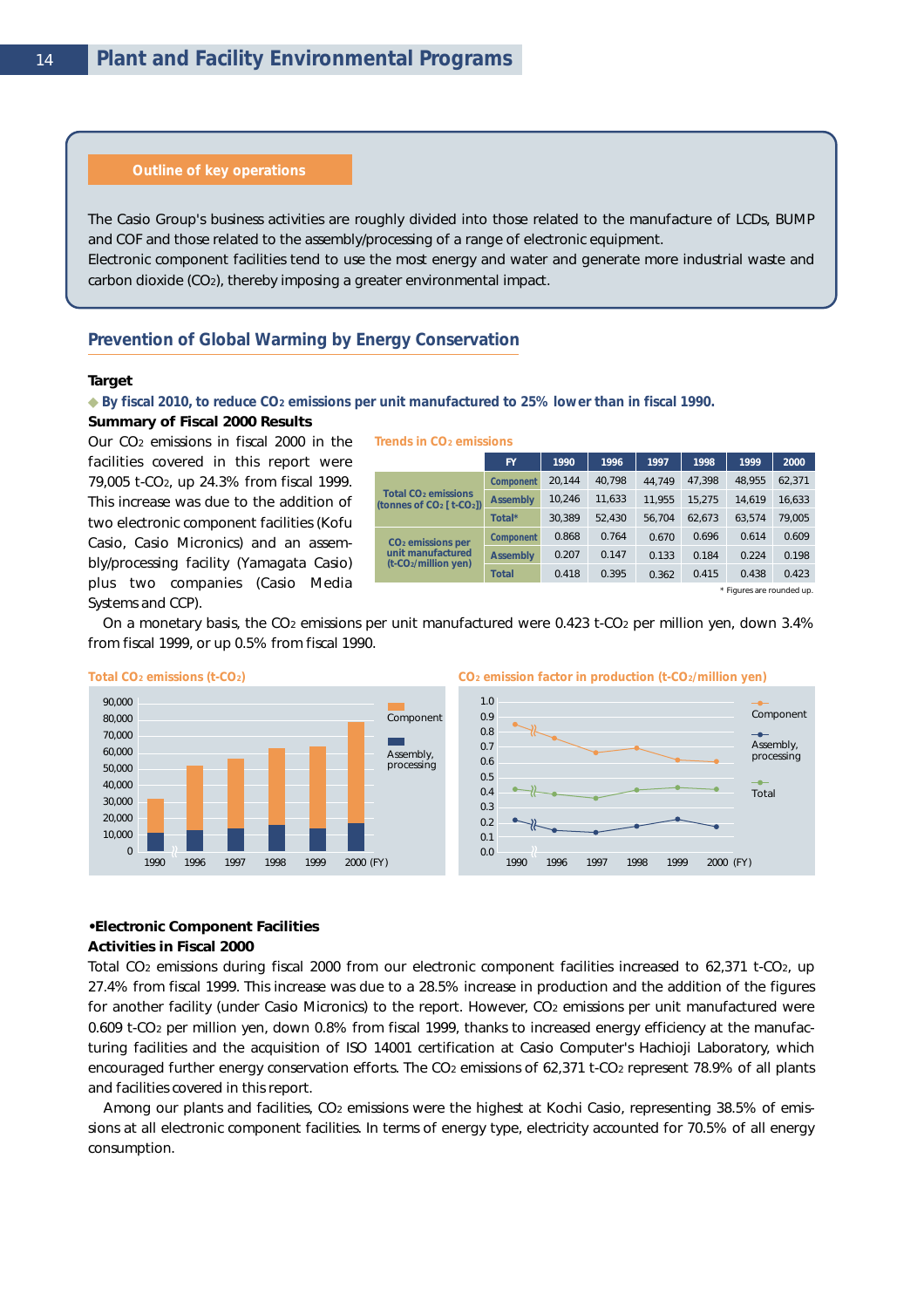

#### **Total CO2 emissions and CO2 emissions per unit manufactured at electronic component facilities**

# **Future Efforts**

Continued efforts will be made at the electronic component facilities to reduce energy consumption through increased capacity of production equipment, improved yield and operating methods of auxiliary facilities and adequate management of air conditioning, plus the turning off of all unnecessary lighting.

 Other planned efforts include the introduction of transfers of higher efficiency and changing to energyconserving fluorescent lamps.

### **•Assembly/Processing Facilities Activities in fiscal 2000**

Total CO<sub>2</sub> emissions during fiscal 2000 from our assembly/processing facilities increased to 16,633 t-CO<sub>2</sub>, up 13.8% from fiscal 1999. This increase was due to the 28.9% increase in production, the addition of figures for another facility (under Yamagata Casio), Casio Media System and CCP, and the increased emissions at Casio Electronic Manufacturing to the report. However, CO<sub>2</sub> emissions per unit manufactured were 0.198 t-CO<sub>2</sub> per million yen, down 11.6% from fiscal 1999, thanks to increased energy efficiency at the manufacturing facilities and the acquisition of ISO 14001 certification at Casio Computer's Head Office, Tokyo Product Control and Technical Center, and the Hamura Research & Development Center, which encouraged further promotion of energy conservation efforts.

Among plants and facilities, CO<sub>2</sub> emissions were the highest at Yamagata Casio, which represented 28.3% of emissions at all assembly/processing facilities. In terms of energy type, electricity accounted for 79.4% of all energy consumption.



# **Future Efforts**

Continued efforts will be made at the assembly/processing facilities to reduce energy consumption (by turning off all unnecessary OA equipment and lighting) and to conduct energy conservation diagnosis by specialists through the pursuit of increased energy efficiency at all offices.

Other efforts planned include the introduction of control systems for air conditioning and changing to energyconserving fluorescent lamps.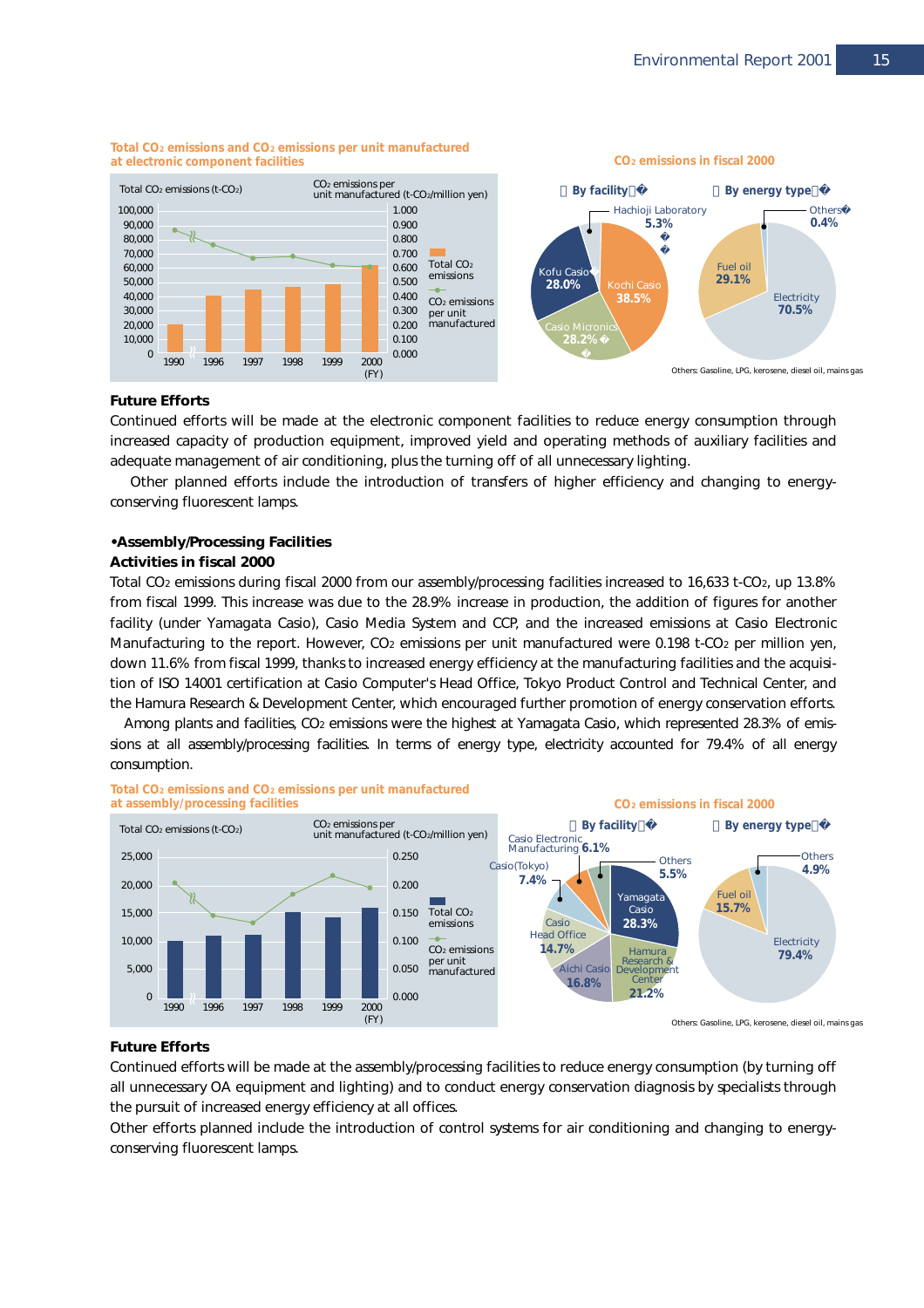# **Reduction of Waste by Resource Conservation and Recycling**

#### **Target**

**By fiscal 2010, to reduce final landfill disposal of waste to zero.**

Zero emissions by fiscal 2005 (revised in fiscal 2001)

◆**30% reduction of waste per unit manufactured by fiscal 2005 (new target set in fiscal 2001)**

# **•Summary of Fiscal 2000 Results**

Waste generation in fiscal 2000 in all facilities covered in this report totaled 6,614 t, up 50.1% from fiscal 1999. The increase was due to a 28.7% increase in overall production and the addition to the report of figures for two

electronic component facilities (Kofu Casio, Casio Micronics) and for one assembly/processing facility (Yamagata Casio) plus two companies (Casio Media Systems and CCP).

 The amount of final landfill disposal was 1,087 t, down 11.1% from fiscal 1999, thanks to recycling efforts such as the reuse of waste plastics (RDF) and glass debris.

|                                       | <b>FY</b>       | 1996   | 1997   | 1998   | 1999   | 2000   |
|---------------------------------------|-----------------|--------|--------|--------|--------|--------|
|                                       | Component       | 2.054  | 2.318  | 2.333  | 2,455  | 4,226  |
| Waste (t)                             | <b>Assembly</b> | 921    | 1.146  | 2.468  | 1.950  | 2,388  |
|                                       | Total*          | 2.975  | 3.464  | 4.801  | 4.405  | 6,614  |
|                                       | Component       | 991    | 1.186  | 740    | 481    | 254    |
| <b>Final landfill</b><br>disposal (t) | <b>Assembly</b> | 612    | 628    | 1.161  | 743    | 834    |
|                                       | Total*          | 1.603  | 1.814  | 1.901  | 1.223  | 1.087  |
| Waste per unit                        | Component       | 0.0385 | 0.0347 | 0.0343 | 0.0308 | 0.0412 |
| manufactured                          | <b>Assembly</b> | 0.0116 | 0.0127 | 0.0297 | 0.0299 | 0.0284 |
| (t/million yen)                       | <b>Total</b>    | 0.0224 | 0.0221 | 0.0318 | 0.0304 | 0.0354 |

**Waste generation, final landfill disposal, and waste per unit manufactured**

Note: Final landfill disposal in fiscal 1996 includes waste minimization due to no separate classification for minimization. Figures are rounded up.

**Waste generation factor of production per unit manufactured**

**(t/million yen)**



#### **Waste generation and final landfill disposal (t)**

#### **•Electoronic Component Facilities Programs in Fiscal 2000**

Total waste generation during fiscal 2000 from our electronic component facilities increased sharply to 4,226 t, up 72.1% from fiscal 1999. This increase was due to a 28.5% increase in production, the addition to the report of the figures for two facilities (Kofu Casio and Casio Micronics), and increased production at Kochi Casio which inevitably led to the need for disposal of waste alkalis by an external disposal contractor. However, final landfill disposal fell to 254 t, down 47.2% from fiscal 1999, thanks mainly to the recycling efforts at Kofu Casio. This figure represents 23.4% of the final landfill disposal at all plants and facilities covered in this report.

 The volume of waste generated was the highest at Kofu Casio, which accounted for 38.5% of the total for all electronic component facilities. However, the final landfill disposal ratio was reduced significantly to only 0.4% as a result of RDF of waste plastics and recycling of glass debris for use as paving materials. The final landfill disposal was the highest at Kochi Casio, which accounted for 59.6% of the total for all electronic component facilities.

 In terms of waste type, the amount of generation was high for sludge, waste alkalis, waste oil, and waste plastics, although waste plastics alone accounted for more than 50% of the total amount of final landfill disposal. Reduction of the generation of waste plastics, therefore, is an urgent task.

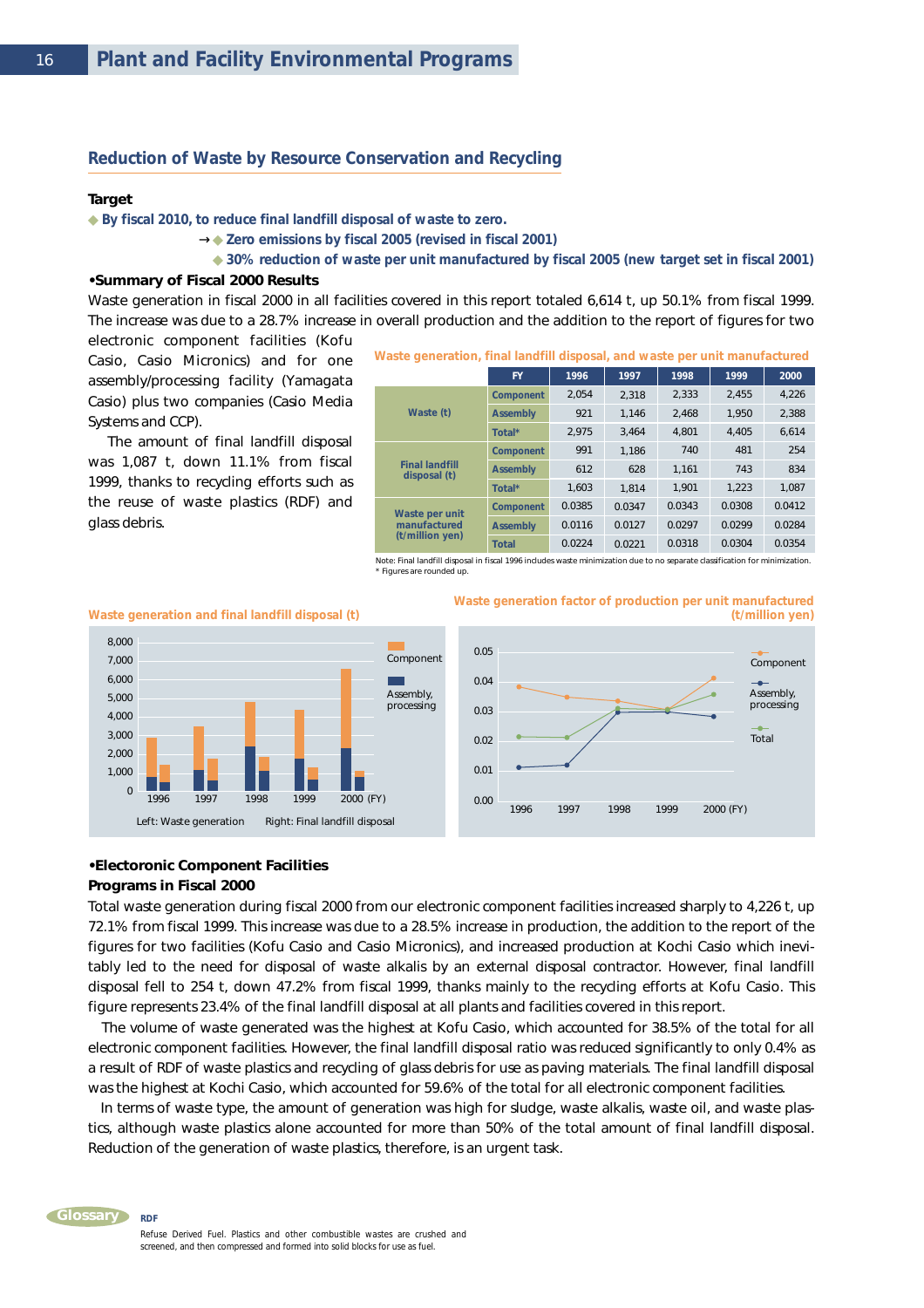#### **Waste Generation and Waste Per Unit by Electronic Component Facilities**





# **•Assembly/Processing Facilities Activities in Fiscal 2000**

Total waste generation during fiscal 2000 from our assembly/processing facilities increased to 2,388 t, up 22.5% from fiscal 1999. This increase was due to the addition of Casio Media Systems and CCP and the increased generation of waste metal at Casio Refre. The amount of final landfill disposal also increased to 834t, up 12.2% from fiscal 1999.

 The amount of waste generation was the highest at Yamagata Casio, which accounted for 18.5% of all device assembly/processing facilities. However, the final landfill disposal ratio was reduced significantly to only 8.5% as a result of RDF of waste plastics. The final landfill disposal was the highest at Casio Media Systems and CCP, which accounted for 34.3% of the total for all assembly/processing facilities.

 In terms of waste type, the volume generated was high for waste plastics and paper, with waste plastics alone accounting for nearly 90% of final landfill disposal. Reduction and recycling of waste plastics, therefore, is an urgent task facing, as well as the electronic component facilities.



#### **Future Efforts at Electronic Component and Product Assembly/Processing Facilities**

Recycling of waste plastics is an urgent task facing both groups. Efforts will continue aimed at thorough sorting of plastic and other mixed waste and exploring recycling contractors while promoting the repeated use of plastic trays from our suppliers. Continued efferts will be made at the electronic component facilities to recycle glass debris and waste acid.

# **Use of Water Resources**

The volume of water used in fiscal 2000 at the facilities covered in this report was 2,246,000 m3, up 6.7% from fiscal 1999. Large volumes of water are used at electronic component facilities. These facilities accounted for 91.1% (2,047,000 m3) of the total amount of water consumption in fiscal 2000 at all facilities covered in this report.

 The water purification plant installed at Casio Micronics' Yamanashi facility (a electronic component facility) is capable of saving 40,000  $m<sup>3</sup>$  of water per year, while a similar plant recently modified at Kochi Casio can save 86,000 m<sup>3</sup> of water per year.

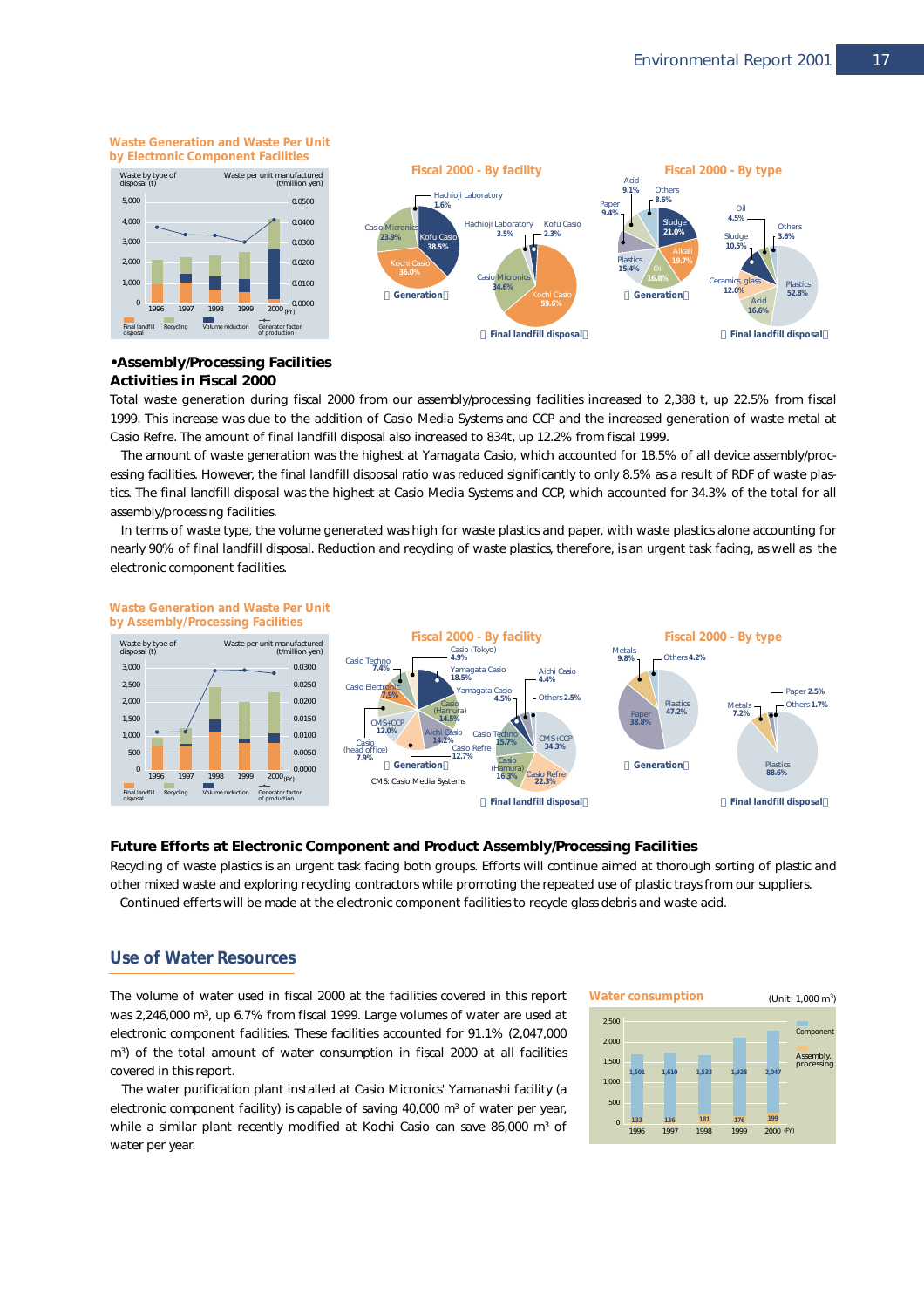### **Management of Chemical Substances**

#### **•Management of Chemical Substances (PRTR)**

The Casio Group has accurately calculated or measured the volume of release and transfer of 354 substances designated as Class I chemical substances defined under the Law Concerning the Reporting of the Release into the Environment of Specific Chemical Substances and Promoting Improvements in their Management (PRTR law).

We are also working closely in accordance with the PRTR Guidelines for the Electronics and Electric Industry (revised in March 2001). Our mass balance study of Class I designated chemical substances (annual amount over 1 ton) and specified Class I designated chemical substances (annual amount over 0.5 ton) revealed that release and transfer of the 7 substances (listed below) need to be reported in fiscal 2000.

| Release and Transfer of Class I Designated Chemical Substances in Fiscal 2000 (Tons) |  |  |
|--------------------------------------------------------------------------------------|--|--|
|                                                                                      |  |  |

| Substance name                                    | No. of<br>reporting | Substance | CAS No.       | <b>Amount</b> | Release to |                        |     | <b>Transfer to</b>                        |        | Consumption   Removal |     | Recycled |        |
|---------------------------------------------------|---------------------|-----------|---------------|---------------|------------|------------------------|-----|-------------------------------------------|--------|-----------------------|-----|----------|--------|
|                                                   | facilities          | No.       |               |               | Air        | Public water<br>supply |     | Soil at site Landfill disposal<br>at site | Sewage | Waste                 |     |          | (paid) |
| <b>Xylene</b>                                     |                     | 63        | 1330-20-7     | 91.8          | 18.4       | 0.0                    | 0.0 | 0.0                                       | 0.0    | 73.4                  | 0.0 | 0.0      | 0.0    |
| 2-ethoxyethyl acetate                             |                     | 101       | 111-15-9      | 1.4           | 1.4        | 0.0                    | 0.0 | 0.0                                       | 0.0    | 0.0                   | 0.0 | 0.0      | 0.0    |
| 1,1-dichloro-fluoroethane (HCFC-141b)             |                     | 132       | 1717-00-6     | 19.0          | 18.3       | 0.0                    | 0.0 | 0.0                                       | 0.0    | 0.5                   | 0.0 | 0.0      | 0.2    |
| <b>Thiourea</b>                                   | $\overline{2}$      | 181       | $62 - 56 - 6$ | 6.4           | 0.0        | 0.0                    | 0.0 | 0.0                                       | 0.0    | 6.4                   | 0.0 | 0.0      | 0.0    |
| Copper salt (water-soluble, except complex salts) | $\overline{2}$      | 207       | group         | 27.2          | 0.0        | 0.0                    | 0.0 | 0.0                                       | 0.0    | 27.2                  | 0.0 | 0.0      | 0.0    |
| <b>Toluene</b>                                    |                     | 227       | 108-88-3      | 2.0           | 2.0        | 0.0                    | 0.0 | 0.0                                       | 0.0    | 0.0                   | 0.0 | 0.0      | 0.0    |
| Hydrogen fluoride and its water-soluble salts     |                     | 283       | group         | 5.3           | 0.3        | 0.3                    | 0.0 | 0.0                                       | 0.0    | 4.7                   | 0.0 | 0.0      | 0.0    |

## **•Abolition of Use of Hazardous Substances**

#### **Targets**

**Substitute CFCs: To be discontinued by the end of 2001 at all domestic and overseas production sites Chlorine solvents: To be discontinued by the end of 2000 at all domestic and overseas production sites** 

# **Results of Efforts**

Abolition of Substitute CFCs

 The Casio Group has promoted efforts to eradicate CFCs by eliminating the cleansing process and switching to water-based solvents, aiming to eliminate the use of specific CFCs and 1,1,1-trichloroethane, which are ozone-depleting substances. As a result, by the end of 1993, specific CFCs and 1,1,1-trichloroethane were eliminated.

 At the end of fiscal 2000, one domestic and three overseas bases of the Casio Group were utilizing HCFC-141(b) as a substitute, but technological assessment for a method that completely eliminates the use of even these substitutes has been completed, and our plans call for eliminating their use by the end of 2001.

#### Abolition of Chlorine-containing Solvents

 Similar efforts were made with regard to the elimination of chlorine-containing solvents by changing the cleaning process. As a result, their use ended at all domestic Casio Group facilities in 1994 and in all overseas facilities in fiscal 1999, thus achieving our goal of discontinuing use of chlorine-containing solvents at all domestic and overseas production sites by the end of 2000.

Hazardous Air-polluting Substances

 The Casio Group does not use any of the 13 substances listed in the "Guidelines for promoting self-imposed control of hazardous air-polluting substance by companies," set forth in October 1996 by the Ministry of International Trade and Industry (currently METI, the Ministry of Economy, Trade and Industry).

#### **13 Hazardous Air Pollutants**

Acrylonitrile, acetaldehyde, vinyl chloride monomer, chloroform, 1,2-dichloroethane, dichloromethane, tetrachloroethylene, trichloroethylene, 1,3-butadiene, benzene, formaldehyde, trinickel disulfide, nickel sulfate



Substitutes for ozone-depleting CFCs, used as cleaning agents for semiconductors and as refrigerants.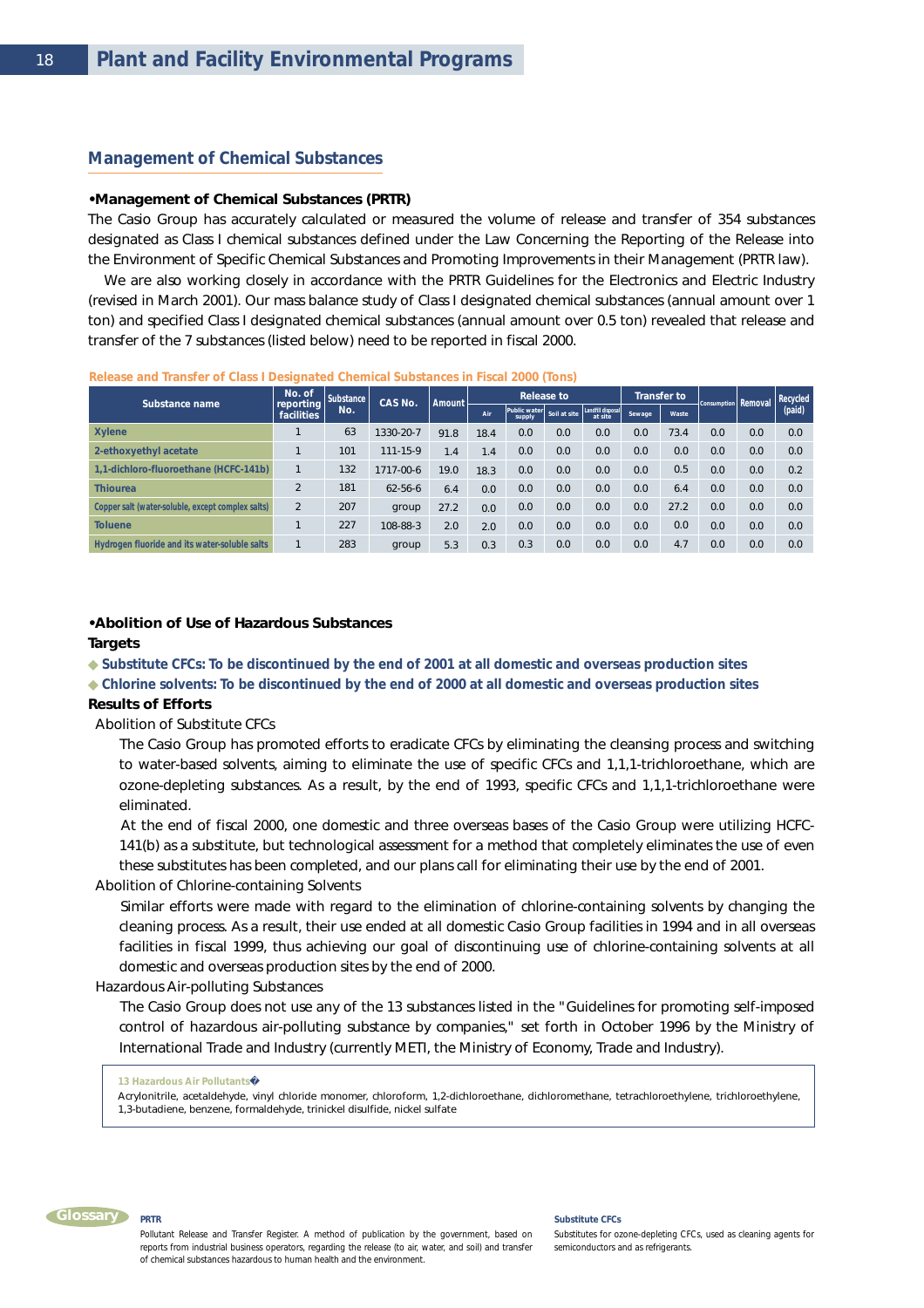# **Prevention of Air and Water Pollution**

The Casio Group is making efforts to prevent air and water pollution by setting its own strict standards that exceed legal and regulatory emission standards.

 Kochi Casio, which produces LCDs devices, has the largest number of facilities within the Group that are subject to anti-pollution air and water regulations. Their gas and water quality levels (listed below) in fiscal 2000 fall within the Group's voluntary standards, thus complying with the legal regulations. The same regulations were met at all other facilities in fiscal 2000.

#### **Gas Quality Level at Smoke-Emitting Facilities**

|                                       | KOCNI CASIO (FISCAI ZUUU) |                |                 |           |      |                                   |      |      |      |  |
|---------------------------------------|---------------------------|----------------|-----------------|-----------|------|-----------------------------------|------|------|------|--|
| <b>Item</b>                           | Facility                  | No. of         | <b>Standard</b> |           |      | Max. measured value <sup>*1</sup> |      |      |      |  |
|                                       |                           | facilities     | Prefectural     | Voluntary |      |                                   |      |      |      |  |
|                                       | Cold/warm water generator | 2              | 0.3             | 0.1       | 0.01 | 0.01                              |      |      |      |  |
| Soot and dust<br>(g/m <sup>3</sup> N) | Absorption refrigerator   | 2              | 0.3             | 0.1       | 0.01 | 0.01                              |      |      |      |  |
|                                       | <b>Boiler</b>             | 5              | 0.3             | 0.1       | 0.01 | 0.01                              | 0.01 | 0.01 | 0.01 |  |
|                                       | Cold/warm water generator | $\overline{2}$ | 180             | 140       | 52   | 65                                |      |      |      |  |
| NO <sub>x</sub> (ppm)                 | Absorption refrigerator   | 2              | 180             | 140       | 74   | 51                                |      |      |      |  |
|                                       | <b>Boiler</b>             | 5              | 180             | 140       | 40   | 60                                | 66   | 71   | 81   |  |
|                                       | Cold/warm water generator | $\overline{2}$ | 17.5            | 1.0       | 0.18 | 0.10                              |      |      |      |  |
| SOx (K value)                         | Absorption refrigerator   | $\overline{2}$ | 17.5            | 1.0       | 0.53 | 0.29                              |      |      |      |  |
|                                       | <b>Boiler</b>             | 5              | 17.5            | 1.0       | 0.12 | 0.07                              | 0.15 | 0.12 | 0.14 |  |

\*1: Numbers – identify the facilities.

#### **Water Quality Levels**

 $K = 1.60$   $K = 1.6000$ 

#### **Kochi Casio (Fiscal 2000)**

|                             |             | Standard         |                | <b>Measured values</b> |  |  |
|-----------------------------|-------------|------------------|----------------|------------------------|--|--|
| <b>Item</b>                 | Prefectural | <b>Voluntary</b> | Max.           | Average <sup>*1</sup>  |  |  |
| pH                          | 5.8 8.6     | $6.1 \quad 8.3$  | 7.8            | 7.3                    |  |  |
| BOD (mg/L)                  | 50 40       | 16               | 15.1           | 6.8                    |  |  |
| SS (mg/L)                   | 90 70       | 20               | $\overline{7}$ | 4.1                    |  |  |
| n-hexane extractives (mg/L) | 5           | $\overline{4}$   | 1              | 1                      |  |  |
| Copper (mg/L)               | 3           | 0.8              | 0.41           | 0.19                   |  |  |
| Zinc (mg/L)                 | 5           | $\overline{4}$   | 0.03           |                        |  |  |
| Soluble iron (mg/L)         | 10          | 8                | 0.37           |                        |  |  |
| Fluorine (mg/L)             | 15          | 9                | 4.2            | 1.7                    |  |  |
| Lead (mg/L)                 | 0.1         | 0.08             | 0.01           | 0.01                   |  |  |

\*1: " " Undetected data is included in measured values.

# **Risk Management**

# **•Complaints and accidents**

No complaints or accidents of an environmental nature occurred during fiscal 2000.

# **•Storage of PCB-Containing Equipment**

### **Detoxify PCB-containing equipment in storage by fiscal 2005 (new target set in fiscal 2001)**

A total of 14 PCB-contained condensers are stored at four domestic facilities as of the end of fiscal 2000. They are kept in a special fall-prevention iron structure and regularly maintained. We are now seeking a way of making them harmless by proper contracted treatment in line with the target.



A locally defined constant used in the calculation of the emission standard for SOx (given below) relative to the height of the exit of each smoke-emitting facility. SOx emissions = K × (Height of exit)<sup>2</sup> × 10<sup>-3</sup>

#### **PCB**

Harmful organic chlorides that cause skin irritation or liver malfunction, often used as insulator in condensers, as heating medium or as an additive in printing inks. Production ended in 1972 under the guidance of the Ministry of International Trade and Industry (currently, METI).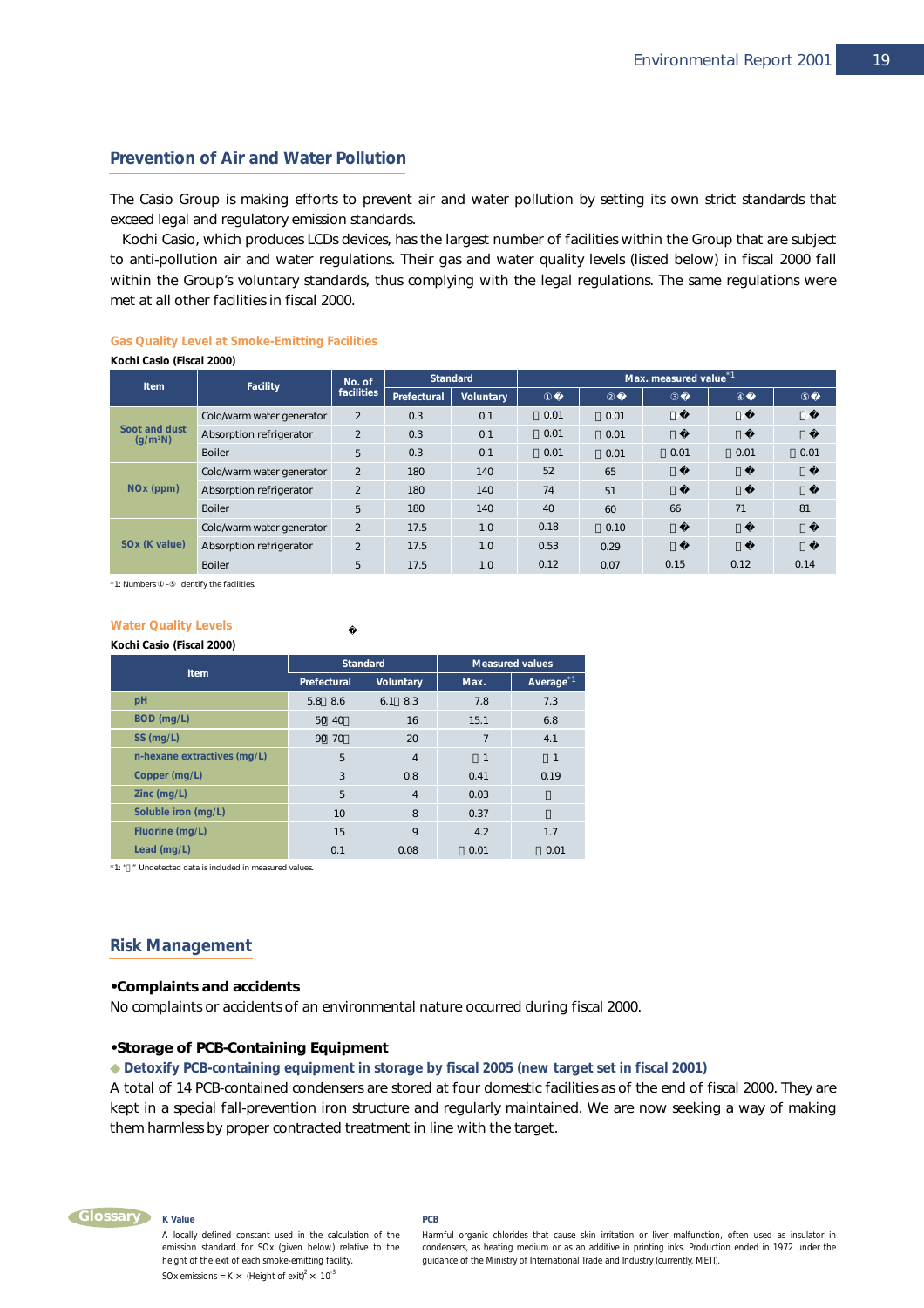#### **Target**

### **To introduce green procurement for materials by the end of fiscal 2000**

# Green procurement level of 80% with domestic suppliers by fiscal 2003 (target revised in fiscal 2001) **•Activities in Fiscal 2000**

In September 1999, Casio Computer published and distributed to its suppliers, its fundamental ideas in the form of the Green Procurement Guideline to vigorously promote green procurement which is prioritized purchasing to products, parts and materials having lower environmental impact for the environmentally conscious product manufacturing.

 In November 2000, the guideline set the basis for the "Standards Manual for Green Procurement" that defines the criteria for evaluating the environmental management and design compatibility of supplies and parts provided by the company's suppliers. The manual was introduced officially to the suppliers to encourage their understanding and cooperation.



Introductory session for suppliers (November 2000)

#### **Mechanism of Green Procurement**





Green Procurement

#### **Evaluation of Green Suppliers** Method: Evaluate supplier's environmental management system

Result: Suppliers are ranked from SV to CV

| Rank      | Total score | Criteria                |  |  |  |
|-----------|-------------|-------------------------|--|--|--|
| <b>SV</b> | 100         |                         |  |  |  |
| AV        | $90-70$     | Prioritized transaction |  |  |  |
| <b>BV</b> | $60-30$     | Improvement requested   |  |  |  |
| CV        | 20 or lower | No new orders issued    |  |  |  |

#### **Evaluation of Green Parts**

Method: Evaluate products from prioritized suppliers (AV or higher) against 9 environmental design standards Result: Products are ranked from SP to CP

| Rank      | <b>Total score</b> | Criteria                |  |  |  |
|-----------|--------------------|-------------------------|--|--|--|
| <b>SP</b> | 100                |                         |  |  |  |
| <b>AP</b> | $90 - 70$          | Prioritized procurement |  |  |  |
| <b>BP</b> | $60 - 0$           | Improvement requested   |  |  |  |
|           | Under 0            | Purchase terminated     |  |  |  |

#### **•Future Efforts**

We will continue our efforts to raise our green procurement level, increase the number of green suppliers. We will vigorously adopt green parts in our design and materials departments since fiscal 2001. We will also develop green procurement activities, based on the Standards Manual for Green Procurement, in material procurement among the Group companies.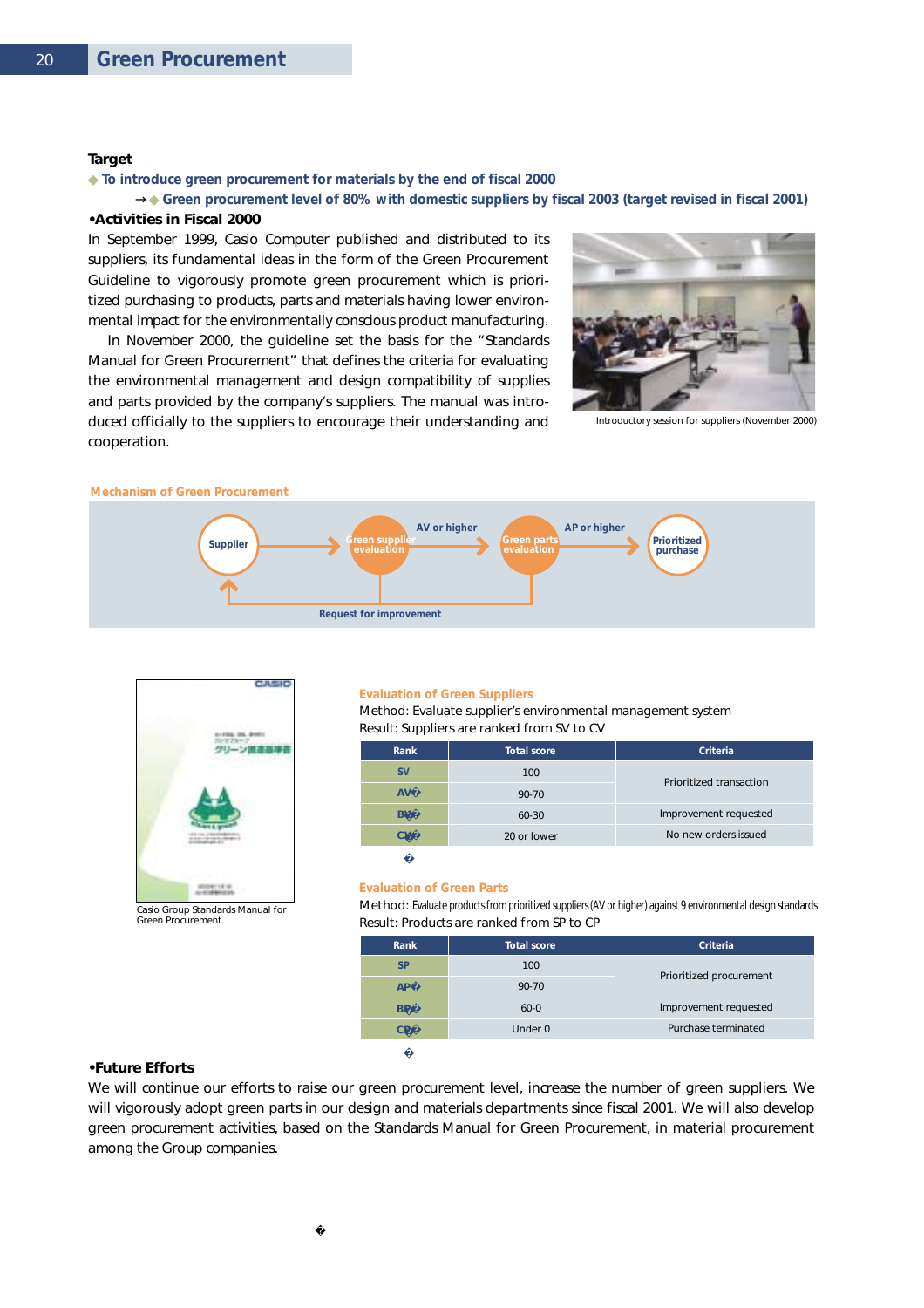## **•Domestic Distribution Network**

In the Casio Group's domestic distribution network, finished products from our domestic and overseas suppliers are delivered to the Suzuka Distribution Center (DC), forwarded to regional depots (RD), and finally to the retailers and other customers.

 Casio Computer Co., Ltd., has contracted transportation, unpacking, packing, and waste disposal with external companies, and joint efforts are being made to increase the efficiency of distribution.



### **•Reducing CO2 Emissions by Modal Shifting**

Suzuka DC to RDs (5,803,812t-km). This is equivalent to a reduction of 707t  $\overline{1}$ on the CO2 emissions normally caused Special efforts are being made to use railroad containers to minimize the generation of CO<sub>2</sub> emissions during distribution. In fiscal 2000, railroad transportation accounted for 79.1% of the total transportation distances from by road transportation.

\*1: 5,803,812 t-km  $\times$  79.1  $\times$  48-6 g-C  $\times$  44÷ 12 707 -CO<sub>2</sub> Comparison of CO2 emissions based on data on domestic measures regarding global warming issues: 48g-C/t-km (vehicle) vs. 6g-C/t-km (railroad)

#### **•Reducing CO2 Emissions by using Courier Services**

services, thereby contributing to 3.7t<sup>\*2</sup> reduction of CO2 emissions from fiscal 1999. Use of chartered trucking companies for delivering Casio products exclusively from the delivery centers to the customers is being switched to non-exclusive courier services. In fiscal 2000, 11.5 numbers of 2-ton chartered vehicles (average 925km/year) at our Tobu RD and Chubu RD (now merged with Seibu RD) were switched to courier

\*2: 11.5 trucks×925km×2t×48g-C×44÷12 = 3.7t-CO2

#### **•Using Environmentally Conscious Distribution Materials**

Plastic pallets are now used for storing products. This not only increases their useful life but also allows the recycling of used pallets. This is another way of saving resources and reducing industrial waste.



Plastic pallet for storing products

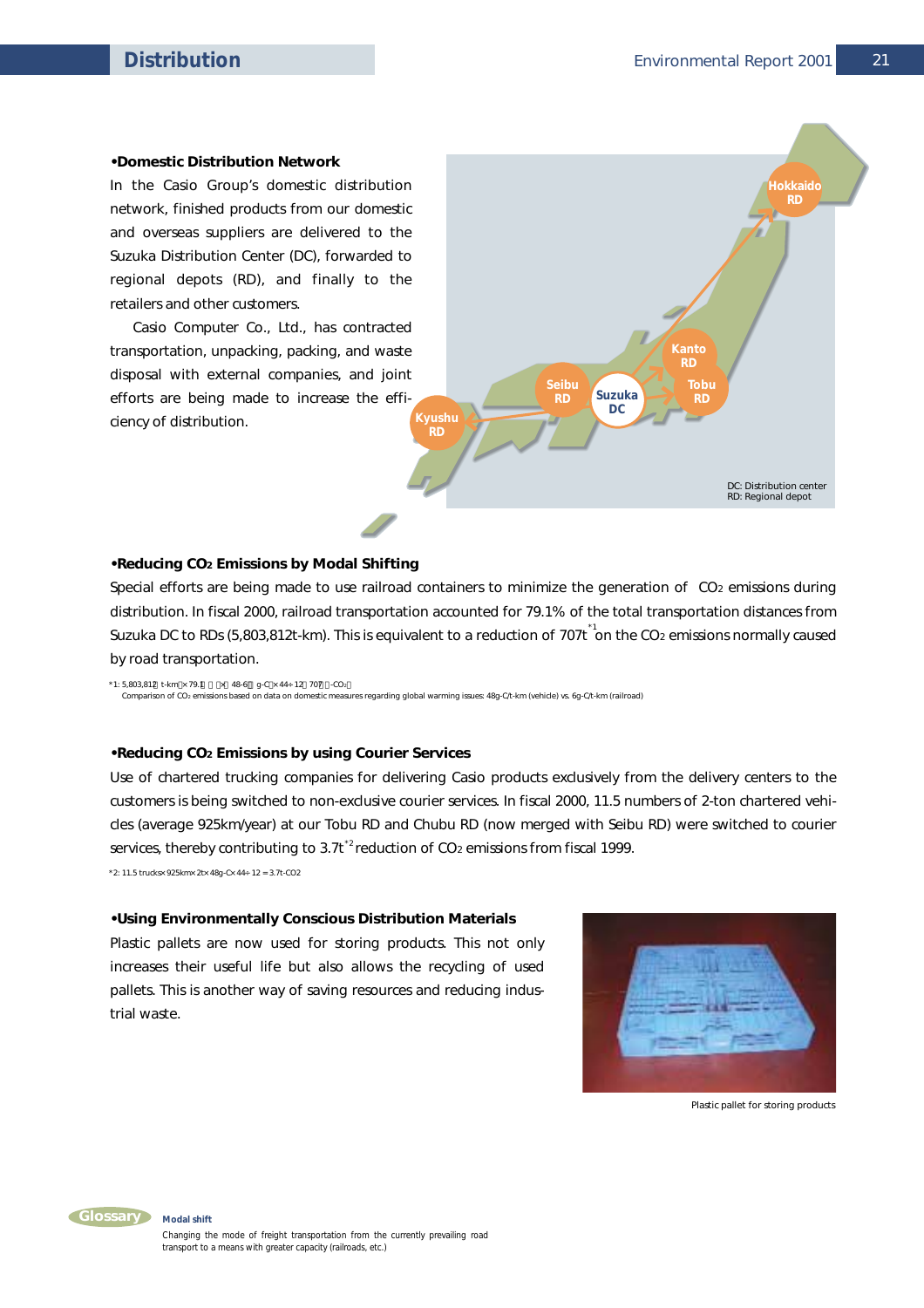# **Social Contribution**

#### **•International Dolphin & Whale Conference**

Casio Computer Co., Ltd. has been a sponsor of the International Dolphin & Whale Conference since 1994. The official models of Casio G-Shock & Baby-G watches, in support of the "Dolphin & Whale Eco-Research Network" project, were introduced to the market in 2001. Part of the profits from their sales will be donated to the project to contribute to the conservation of the environment for dolphins and whales.

# **•Co-sponsorship for "It All Begins with a Tree"**

A special TV program, "It All Begins with a Tree" was aired (January 2, 2001) under the theme of planting trees on Mt. Everest and protecting Himalayan nature. Casio Computer Co., Ltd. supported the project, and our president appeared in this special program in person to explain how the company is making vigorous efforts to assist the conservation of the environment.

#### **Local Environmental Activities (Fiscal 2000)**

| <b>Site</b>                         | Date                   | <b>Description</b>                                       |
|-------------------------------------|------------------------|----------------------------------------------------------|
| <b>Kofu Casio</b>                   | June 2000<br>Dec. 2000 | "Cleanup Day" - 154 employees in June<br>147 in December |
| Kochi Casio                         | Feb. 2001              | "Clean River Kokubu" - 33 employees                      |
| <b>Casio Micronics</b><br>Yamanashi | <b>July 2000</b>       | "Cleanup Day" - 15 employees                             |

#### **•Casio Science Promotion Foundation**

**•Local Environmental Activities** As good corporate citizens, the Casio Group companies engage in various environmental activities in local communities such as cleaning up the roads

and rivers near their facilities.

The Casio Science Promotion Foundation was established in 1982 with the aim of subsidizing science (electrical and mechanical engineering) and humanities studies by research institutes and individuals. Because it was the company's wish to promote science and contribute to the progress of science and society. "Environmental electronics" (studies on energy and resource conservation, etc.) is one of our areas of our special interest.

## **Communication**

**Glossary International Dolphin & Whale Conference** 

In addition to publishing our Environmental Report, Casio Computer Co., Ltd., is making its corporate information available in real time to the public through its websites, company brochures, annual reports, exhibitions, etc.

 The company took part in the Eco-Products 1999, the first trade show for environmentally conscious products. We plan to take part in the Eco-Products this year (December 2001) for the third time in a row.

 The first Environmental Report was published in December 1999 in which the environmental conservation activities of the Casio Group were presented in detail. Today, this has become an annual publication.

 Casio Computer Co., Ltd., as a member of the environmental committee and its ad-hoc committees of the Japan Business Machine Makers Association, the Japan Machinery Exporters' Association, and the Japan Clock & Watch Association, is also making positive efforts towards environmental conservation at the industrial level.

Casio's booth at Eco-Products 2000at Tokyo Big Sight (December 2000)

#### **Eco-Products**

Started in 1988 by I-Search Australia and held every two years in search of new values and awareness that link to a better future for the global environment and our lives rather than discussing dolphins and whales alone.





An annual trade show held each December at Tokyo Big Sight to introduce and promote the use of environmentally conscious products and services (high environmental efficiency in terms of life cycle) to contribute to the development of a recycling-oriented society.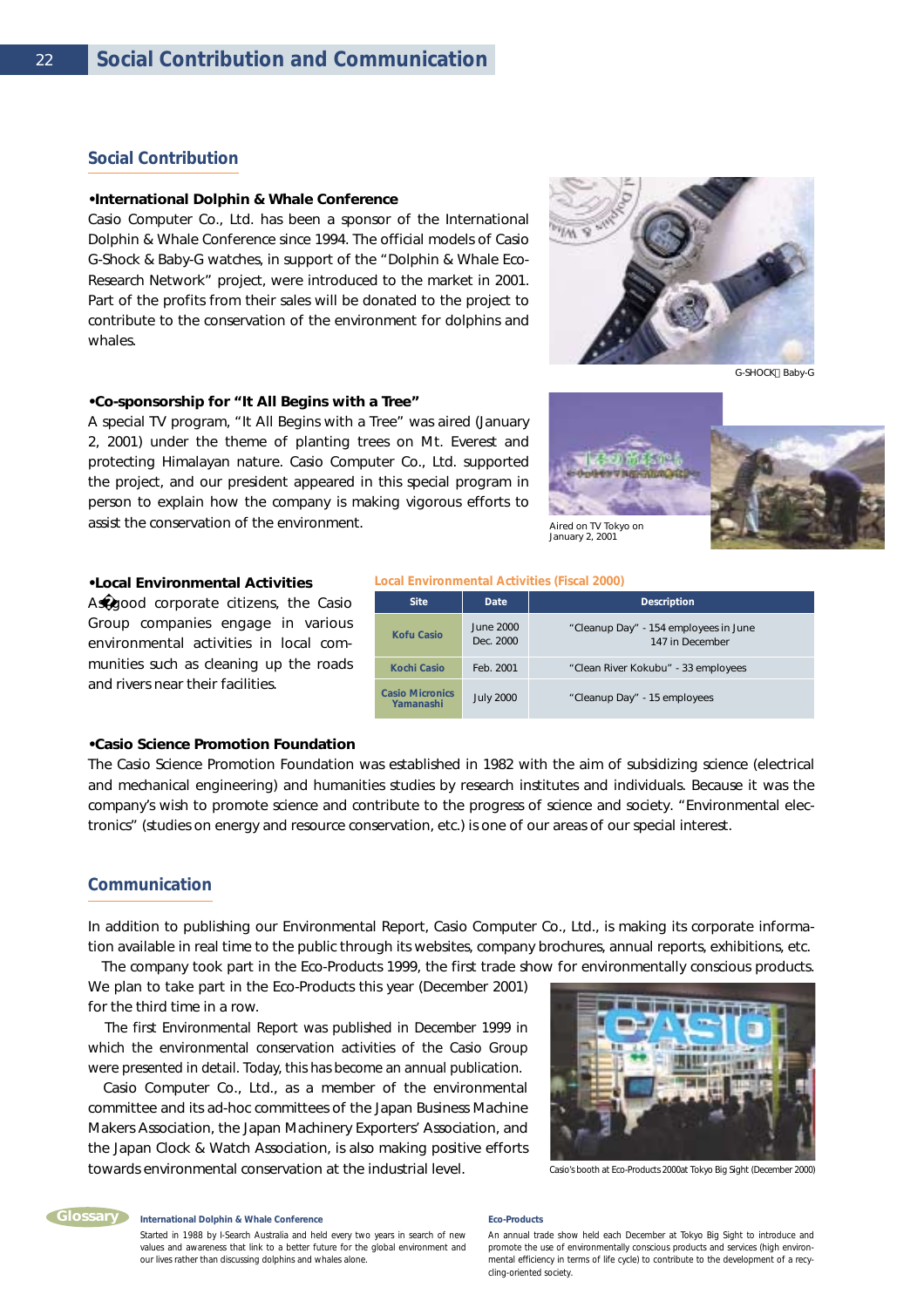(Millions of yen)

"Draft Guidelines for Evaluating Environmental Cost and Publicly Disclosing Environmental Accounting Information" were published in March 1999 by the Environment Agency (currently the Ministry of the Environment: MOE). These guidelines motivated the Casio Group to organize a special committee on environmental accounting as a useful tool for making decisions regarding corporate environmental management. Special efforts were made to build a new system for environmental accounting that would also serve as a tool for disclosing information to our domestic and overseas stakeholders.

 The official introduction of the system was set for fiscal 2000, and the costs and economic effects of environmental conservation were calculated in accordance with the "Guidelines for Developing an Environmental Accounting System (Year 2000 Report)" issued by the Environment Agency (currently the MOE). The calculation was done in much the same way as for the data regarding environmental impact covered in this report. Casio Computer's 4 sites and 10 domestic Group companies are accounted for while distinguishing between the electronic component facilities and the assembly/processing facilities of the Casio Group.

 The environmental conservation costs for fiscal 2000 are shown below, including environmental capital investment of 665 million yen, expenses of 897 million yen, and economic benefits of 314 million yen. The electronic components sector represented 15% of our consolidated sales at the end of fiscal 2001, while it accounted for 65% with respect to environmental capital investment and 40% in environmental conservation costs.

 Capital investment included approximately 420 million yen for equipment designed to prevent pollution and for the conservation of the global environment at Casio Micronics and Casio Electronic Manufacturing Co., Ltd.

When determining the economic benefits, only "economic benefits calculated based on a credible basis" are considered, while those "based on hypothetical calculations such as the avoidance of environmental damage" (so-called apparent effects) were omitted from calculation.

|                                   |                                       |                                                                                             |              | <b>Capital Investment</b> |              | Assembly/processing |                         |              |
|-----------------------------------|---------------------------------------|---------------------------------------------------------------------------------------------|--------------|---------------------------|--------------|---------------------|-------------------------|--------------|
|                                   | Category                              | <b>Contents</b>                                                                             | Component    | Assembly,<br>processing   | <b>Total</b> | Component           | Assembly,<br>processing | <b>Total</b> |
| <b>Business area costs</b>        |                                       |                                                                                             | 435          | 220                       | 655          | 281                 | 189                     | 470          |
|                                   | (1) Pollution prevention costs        | Prevention of air pollution, water contamination, odors, etc.                               | 300          | 211                       | 511          | 107                 | 11                      | 118          |
| Breakdown                         | (2) Global environmental costs        | Prevention of global warming, chemicals management, etc.                                    | 128          | $\Omega$                  | 128          | 9                   | 5                       | 14           |
|                                   | (3) Resource circulation costs        | Reduction and recycling of wastes, etc.                                                     | 7            | 9                         | 16           | 165                 | 173                     | 338          |
| Upstream/downstream costs         |                                       | Green procurement, collection and recycling of<br>consumables and packaging materials, etc. | $\Omega$     | $\Omega$                  | $\Omega$     | $\Omega$            | 82                      | 82           |
|                                   | <b>Management activity costs</b>      | Development and maintenance of<br>environmental management systems, etc.                    | $\mathbf 0$  | $\mathbf{1}$              | $\mathbf{1}$ | 67                  | 146                     | 213          |
|                                   | <b>Research and development costs</b> | R&D on Green products, lead-free solder, packaging materials, etc.                          | $\mathbf 0$  | 8                         | 8            | $\Omega$            | 90                      | 90           |
| Social activity costs             |                                       | Tree planting, publication of Environmental Report, donations to NGOs, etc.                 | $\mathbf{1}$ | $\Omega$                  | $\mathbf{1}$ | 15                  | 27                      | 42           |
| <b>Environmental damage costs</b> |                                       | Soil decontamination, etc.                                                                  | $\Omega$     | $\Omega$                  | $\Omega$     | $\Omega$            | $\Omega$                | $\Omega$     |
|                                   | Environmental conservation cost total |                                                                                             | 436          | 229                       | 665          | 363                 | 534                     | 897          |

#### **Environmental Conservation Costs**

Note: Capital investments and costs, only part of which are devoted to environmental conservation,

are determined by deduction or proportional calculation.

#### (Millions of yen) **Economic Benefits associated with Environmental Measures**

| <b>Effects</b>                                           | Amount         |                         |              |  |  |
|----------------------------------------------------------|----------------|-------------------------|--------------|--|--|
|                                                          | Component      | Assembly,<br>processing | <b>Total</b> |  |  |
| Sales of used parts, materials, and other valuable goods | 6              | 15                      | 21           |  |  |
| Cost reduction by resource reuse <sup>*1</sup>           | $\overline{2}$ | 185                     | 187          |  |  |
| Cost reduction by energy/resource conservation           | 92             | 14                      | 106          |  |  |
| <b>Total effects</b>                                     | 100            | 214                     | 314          |  |  |

\*1: Parts reuse for reduction of parts purchase

# **•Future efforts**

Numerous attempts are being made to standardize environmental accounting standards. The Casio Group will work on the expansion of the scope of accounting, enhancement of data accuracy, disclosure of detailed information, economic benefits based on hypothetical calculations, etc., in search of an optimal environmental accounting system.



Individuals and organizations influenced by corporate activities. Generally include shareholders, employees (workers), suppliers, customers, banks, and communities.

**Guidelines for Developing an Environmental Accounting System**

Basic directions (basic guidelines) for environmental accounting contained in the "Environmental Accounting Guidebook" published in March 2000 by the former Ministry of the Environment. Principles that apply in common to the basic portion of the environmental accounting.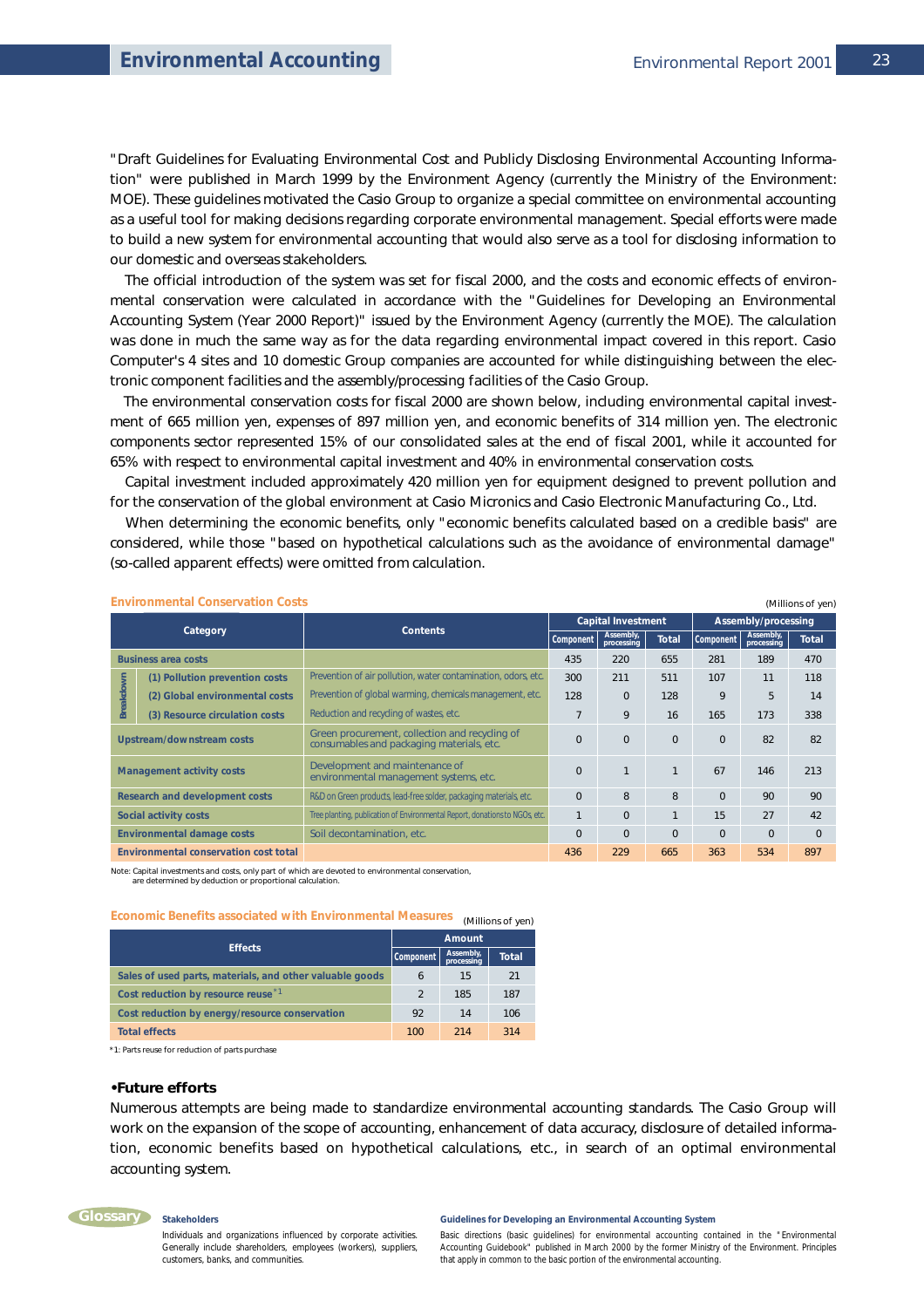| Year | <b>Month</b>   | The Casio Group's environmental conservation activities                              | Year | Important environmental developments                                                                                                                                                   |  |
|------|----------------|--------------------------------------------------------------------------------------|------|----------------------------------------------------------------------------------------------------------------------------------------------------------------------------------------|--|
| 1991 | 8              | Inauguration of the Casio Environmental Conservation Committee                       | 1991 |                                                                                                                                                                                        |  |
| 1992 |                |                                                                                      | 1992 | Earth Summit                                                                                                                                                                           |  |
| 1993 | 1              | Establishment of the Casio Environmental Charter and CVPE                            | 1993 | Legislation of Environmental Basic Law                                                                                                                                                 |  |
|      | 12             | Abolition of specific CFCs and 1.1.1-trichloroethane                                 |      |                                                                                                                                                                                        |  |
| 1994 | 10             | Revision of CVPE (Second Edition)                                                    | 1994 | Promulgation of UN Framework Convention on Climate Change                                                                                                                              |  |
| 1995 | 4              | Publication of Environmental Pamphlet                                                | 1995 | Law for Recycling Containers and Packaging comes into force                                                                                                                            |  |
| 1996 | 4              | Revision of CVPE (Third Edition)                                                     | 1996 | ISO14001 published                                                                                                                                                                     |  |
| 1997 | $\overline{2}$ | Publication of Casio's environmental efforts on the company's website                | 1997 | Waste Disposal and Public Cleaning Law amended                                                                                                                                         |  |
|      | 5              | Revision of Environmental Pamphlet                                                   |      | COP3 held in Kyoto                                                                                                                                                                     |  |
| 1998 | $\overline{7}$ | Revision of CVPE (Fourth Edition)                                                    |      | <b>Energy Conservation Law amended</b>                                                                                                                                                 |  |
|      |                |                                                                                      | 1998 | Law regarding the Promotion of Global Warming Prevention Measures                                                                                                                      |  |
|      | 6              | Establishment of Casio Group Environmental Targets (Clean & Green 21 Initiative)     |      | Law Concerning the Reporting of the Release<br>into the Environment of Specific Chemical Sub-<br>stances and Promoting Improvements in Their<br>Management (PRTR Law) comes into force |  |
|      | 9              | Establishment of Green Procurement Guidelines                                        |      |                                                                                                                                                                                        |  |
| 1999 |                | Revision of CVPE (Fifth Edition)                                                     | 1999 |                                                                                                                                                                                        |  |
|      | 12             | Publication of Environmental Report 1999                                             |      |                                                                                                                                                                                        |  |
|      |                | Exhibit at Eco-Products 1999                                                         |      |                                                                                                                                                                                        |  |
|      | 3              | Completed acquiring ISO 14001 certification of all domestic manufacturing facilities |      | Basic Law for the Promotion of Formation of<br>a Recycling-Oriented Society comes into force                                                                                           |  |
| 2000 | $\overline{4}$ | Introduction of environmental accounting                                             |      | Waste Disposal and Public Cleaning Law amended                                                                                                                                         |  |
|      | 6              | Initiation of the full-scale recovery of printer drum and toner sets                 |      | Law for Promotion of Utilization of Recycled Resources                                                                                                                                 |  |
|      | 8              | Publication of Environmental Report 2000                                             | 2000 | Law on Promoting Green Purchasing comes into force                                                                                                                                     |  |
|      | 11             | Publication of the manual of "Standards Manual for Green Procurement" for suppliers  |      |                                                                                                                                                                                        |  |
|      |                | Revision of CVPE (Sixth Edition)                                                     |      |                                                                                                                                                                                        |  |
|      | 12             | Completed acquiring ISO 14001 certification at four Casio Computer facilities        |      |                                                                                                                                                                                        |  |
|      |                | Exhibit at Eco-Products 2000                                                         |      |                                                                                                                                                                                        |  |

# **History of Environmental Conservation Activities**

#### **Environmental Conservation Awards (Fiscal 2000)**

| Facility           |                                                      | Award                                                                                                             | Awarded by                                                         |  |
|--------------------|------------------------------------------------------|-------------------------------------------------------------------------------------------------------------------|--------------------------------------------------------------------|--|
| Casio              | <b>Tokyo Product Control</b><br>and Technical Center | Award for Distinguished Service by Hazardous<br>Materials Handling Personnel                                      | Tokyo Fire Department Fire Prevention Division                     |  |
| Computer Co., Ltd. |                                                      | Outstanding Energy Management Facility Awarded by the<br>Kanto Region Electricity Usage Rationalization Committee | Kanto Region Electricity<br><b>Usage Rationalization Committee</b> |  |

#### **Past Awards and Prizes for Environmental Conservation Activities**

| Date            | <b>Facility</b>                         | <b>Prize or Award</b>                                                                                             | <b>Reason for Award</b>                                                                 |
|-----------------|-----------------------------------------|-------------------------------------------------------------------------------------------------------------------|-----------------------------------------------------------------------------------------|
| February 1995   | Kochi Casio Co., Ltd.                   | Shikoku Regional Electric Power Usage Association Chair's<br>Award for Factory Energy Management Excellence       | Highly commendable management of electric power<br>consumption at factories and offices |
| <b>May 1995</b> | Aichi Casio Co., Ltd.                   | Chair's Award from Aichi Prefecture Industrial Site Improve-<br>ment Association                                  | Addition of gardens and greenery to factory area<br>environment                         |
| February 1997   | Kochi Casio Co., Ltd.                   | Director's Award from the Shikoku Trade and Industry<br>Bureau for Factory Energy Management Excellence           | Highly commendable management of electric power<br>consumption at factories and offices |
| February 1998   | Hamura Research<br>& Development Center | Best Energy Management Facility Award from the Kanto<br>Region Electricity Usage Rationalization Committee        | Upgraded efficiency of electric power use                                               |
| February 1998   | Casio Micronics Co., Ltd.               | Outstanding Energy Management Facility Award from the<br>Kanto Region Electricity Usage Rationalization Committee | Upgraded efficiency of electric power use                                               |
| February 1999   | <b>Head Office</b>                      | Outstanding Energy Management Facility Award from the<br>Kanto Region Electricity Usage Rationalization Committee | Adoption of measures to streamline facility operation<br>and reduce energy consumption  |
| February 2000   | Hamura Research<br>& Development Center | Best Energy Management Facility Award from the Kanto<br>Region Electricity Usage Rationalization Committee        | Upgraded efficiency of electric power use                                               |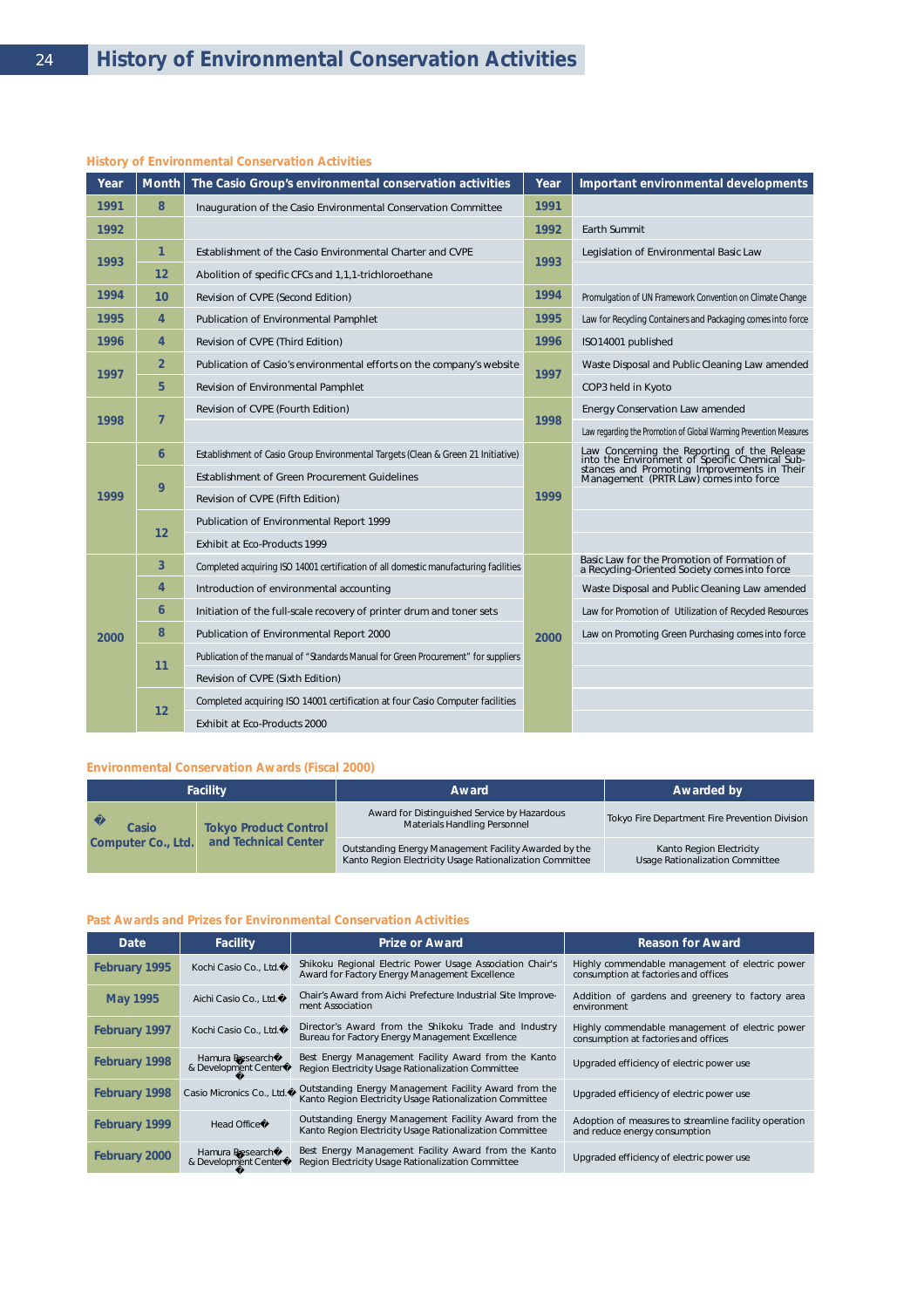|                           |                 |             |             |             |             | $\mu$       |
|---------------------------|-----------------|-------------|-------------|-------------|-------------|-------------|
|                           |                 | Fiscal 1996 | Fiscal 1997 | Fiscal 1998 | Fiscal 1999 | Fiscal 2000 |
| Net sales                 |                 | 459 105     | 502 012     | 451 141     | 410 338     | 443 930     |
|                           | <b>Domestic</b> | 244 414     | 268 202     | 245 180     | 231 181     | 269 536     |
|                           | <b>Overseas</b> | 214 691     | 233 810     | 205 961     | 179 157     | 174 394     |
| <b>Operating income</b>   |                 | 14 370      | 37 757      | 12 551      | 19 477      | 17 905      |
| <b>Total assets</b>       |                 | 496 947     | 537 013     | 506 566     | 507 105     | 445 883     |
| Shareholders' equity      |                 | 174 528     | 182 657     | 170 721     | 169 634     | 162 375     |
| <b>Capital investment</b> |                 | 25 937      | 53 824      | 31 212      | 35 546      | 30 278      |
| <b>Employees</b>          |                 | 18 725      | 18 6 68     | 17 269      | 19 3 25     | 18 119      |













# **Contact Information:**

Casio Computer Co., Ltd. Quality & Environment Center 2-1, Sakae-cho 3-chome, Hamura-shi Tokyo 205-8555 Tel: +81 (42) 579-7256 Fax: +81 (42) 579-7718 +81 (42) 579-7718E-mail: eco-report@casio.co.jp

Date of publication: September 2001 Next Planned Publication: September 2002

•Environmental Report 2001 is also available at Casio Computer's website: http://www.casio.co.jp/env/